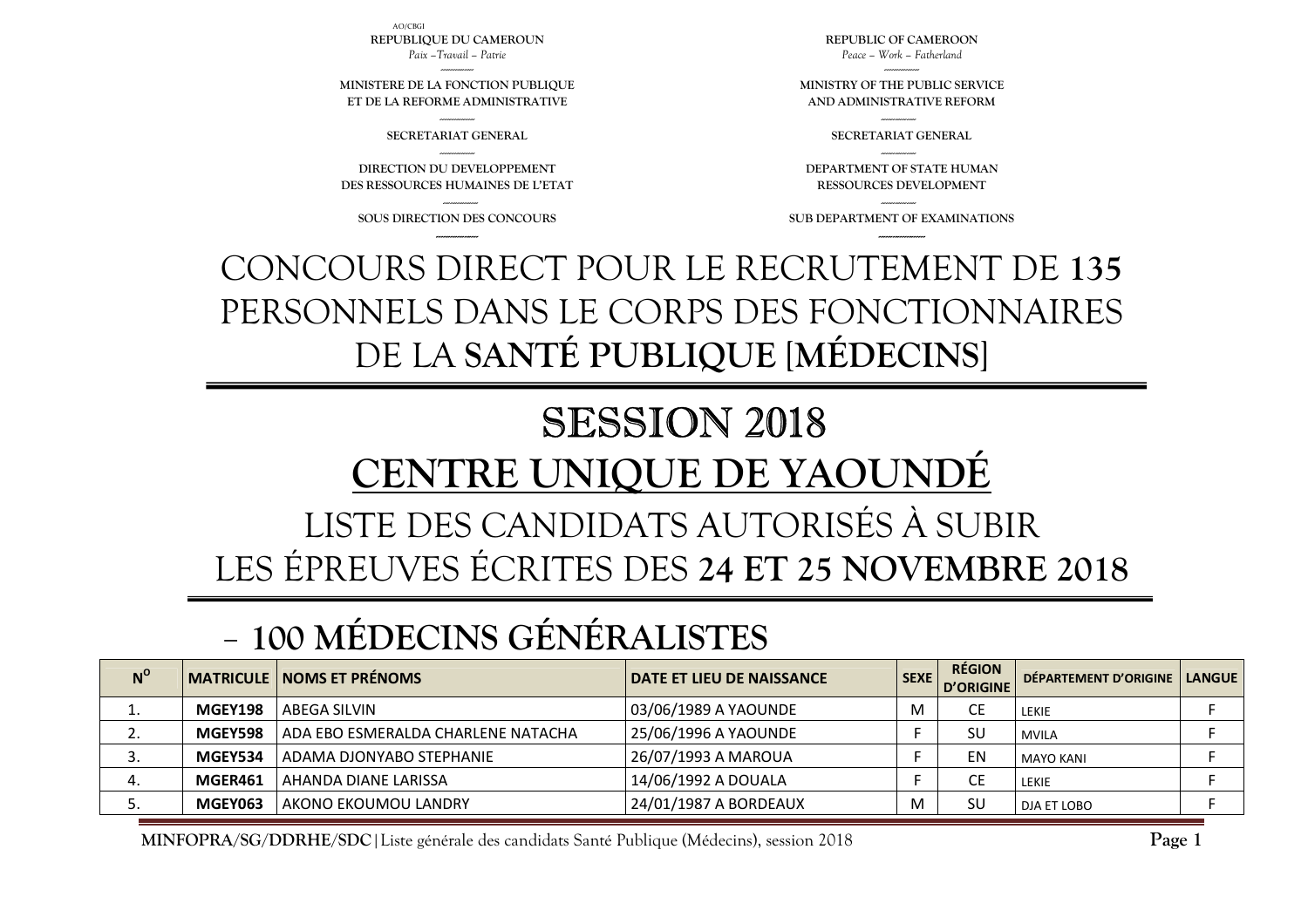| 6.  | <b>MGEY179</b> | AMBANI MBOUDOU ROSE VANESSA                                         | 31/03/1989 A YAOUNDE            | F | <b>CE</b> | LEKIE                  | F           |
|-----|----------------|---------------------------------------------------------------------|---------------------------------|---|-----------|------------------------|-------------|
| 7.  | <b>MGEY106</b> | AMENE AWANA WINNIE MARTINE                                          | 14/01/1988 A YAOUNDE            | F | <b>CE</b> | LEKIE                  | $\mathsf F$ |
| 8.  | <b>MGEY484</b> | AMINATOU DONNA                                                      | 14/11/1992 A BOGO               | F | EN        | <b>DIAMARE</b>         | F           |
| 9.  | <b>MGEY100</b> | AMOMBO MENYE AUDE MIRNA                                             | 25/11/1987 A DOUALA             | F | <b>CE</b> | <b>MFOUNDI</b>         | $\mathsf F$ |
| 10. | <b>MGER562</b> | ANABA LAURE PAMELA                                                  | 27/01/1994 A EFOK               | F | <b>CE</b> | <b>LEKIE</b>           | F           |
| 11. | <b>MGEY567</b> | ANANFACK NGUEFACK ERIC GAEL                                         | 20/03/1994 A FONDONEPA          | M | OU        | <b>MENOUA</b>          | F           |
| 12. | <b>MGER412</b> | ANNE-SOUDANAISE                                                     | 01/01/1992 A DJARENGOL-KODEK    | F | EN        | <b>DIAMARE</b>         | F           |
| 13. | <b>MGEY264</b> | ANOUMEDEM NGOUFACK WINNIE LINDA                                     | 21/03/1990 A YAOUNDE            | F | OU        | <b>MENOUA</b>          | F           |
| 14. | <b>MGEY214</b> | ASSENA BODIONG ELISABETH                                            | 19/08/1989 A YAOUNDE            | F | <b>CE</b> | MBAM ET INOUBOU        | F           |
| 15. | MGED067        | ASSIENE ENYING CHRISTELLE                                           | 01/04/1987 A YAOUNDE            | F | <b>CE</b> | MBAM ET INOUBOU        | F           |
| 16. | <b>MGEY261</b> | ASSONWA MAFOUOLAP AURELLE                                           | 12/03/1990 A MBOUDA             | F | OU        | <b>BAMBOUTOS</b>       | $\mathsf F$ |
| 17. | <b>MGEY065</b> | AVODO AVODO MAURICE                                                 | 12/02/1987 A YAOUNDE            | M | <b>CE</b> | <b>LEKIE</b>           | $\mathsf F$ |
| 18. | <b>MGEY109</b> | AWONA TSOGO REMY MARIE-MARIUS                                       | 19/01/1988 A YAOUNDE            | M | <b>CE</b> | <b>MFOUNDI</b>         | F           |
| 19. | MGER032        | AYISSI MBARGA REGINE ISABELLE                                       | 24/02/1986 A NLOBISSON II(MFOU) | F | <b>CE</b> | MEFOU ET AFAMBA        | F           |
| 20. | MGED487        | AZAWOUNG SIGNING FLORIALE STELLA                                    | 19/11/1992 A NDOUNGUE           | F | OU        | <b>MENOUA</b>          | F           |
| 21. | <b>MGEY010</b> | BAG'NA FOUDA JEANNE D'ARC épse LOUMOU BIKOUIT   11/02/1985 A DOUALA |                                 | F | <b>CE</b> | <b>LEKIE</b>           | F           |
| 22. | <b>MGEY326</b> | BAKALAG MILAINE LOUISE MANUELA                                      | 03/01/1991 A BOT-MAKAK          | F | <b>CE</b> | NYONG ET KELLE         | F           |
| 23. | <b>MGEY076</b> | <b>BAKAM KENGNE ALICE</b>                                           | 06/06/1987 A YAOUNDE            | F | OU        | <b>KOUNG KHI</b>       | F           |
| 24. | <b>MGEY428</b> | BAMABITAMINA II MAFOMA ANNIE LAURE                                  | 24/02/1992 A YAOUNDE            | F | <b>CE</b> | MBAM ET INOUBOU        | F           |
| 25. | MGED055        | <b>BAMBO HETCHEU PASCALINE</b>                                      | 25/09/1986 A MAROUA             | F | OU        | <b>HAUT NKAM</b>       | F           |
| 26. | <b>MGEY476</b> | <b>BASSAGA SANGIL RAMON</b>                                         | 01/09/1992 A ESSENDE            | M | <b>CE</b> | <b>MBAM ET INOUBOU</b> | F           |
| 27. | <b>MGEY262</b> | BATTA FERDINAND ARSENE JOEL                                         | 14/03/1990 A MBALMAYO           | M | <b>CE</b> | <b>MBAM ET INOUBOU</b> | F           |
| 28. | <b>MGER281</b> | BELLA ENGOULOU STEPHANE VALERIE                                     | 01/06/1990 A BONABERI-DOUALA    | M | <b>CE</b> | NYONG ET MFOUMOU       | F           |
| 29. | <b>MGEY224</b> | <b>BENDOLO ZANG YVES CLAIRE</b>                                     | 02/10/1989 A YAOUNDE            | M | <b>CE</b> | <b>MFOUNDI</b>         | F           |
| 30. | MGEY489        | BENGMELA NOUMEDEM TATIANA                                           | 25/12/1992 A BALEVENG           | F | OU        | <b>MENOUA</b>          | F           |
| 31. | MGER147        | BETI MVOMO DAVID REGIS                                              | 25/10/1988 A YAOUNDE            | M | SU        | DJA ET LOBO            | F           |
| 32. | <b>MGEY031</b> | BEUTEU NOUMI ALAIN PATRICK                                          | 30/01/1986 A DOUALA             | M | LT.       | <b>NKAM</b>            | F           |
| 33. | <b>MGEY216</b> | BIELEU MAFEBUE JUDITH VERA épse LEVODO                              | 21/08/1989 A YAOUNDE            | F | OU        | <b>HAUT NKAM</b>       | $\mathsf F$ |
| 34. | <b>MGEY442</b> | BIKAK DJIMA DANIEL ANTONY                                           | 12/04/1992 A YAOUNDE            | M | <b>ES</b> | <b>HAUT NYONG</b>      | $\mathsf F$ |
| 35. | <b>MGEY520</b> | <b>BILLONG EDSON JOAN CLAUDE</b>                                    | 03/06/1993 A GAROUA-BOULAI      | M | LT.       | SANAGA MARITIME        | $\mathsf F$ |
| 36. | <b>MGEY163</b> | BINDJEME ESSANE CHARLENE FLORA                                      | 29/01/1989 A YAOUNDE            | F | SU        | DJA ET LOBO            | F.          |
| 37. | <b>MGEY015</b> | <b>BITCHOKA PIERRE MARCELLIN</b>                                    | 06/04/1985 A LOGMABAA           | M | LT.       | SANAGA MARITIME        | F           |
| 38. | <b>MGEY258</b> | <b>BOBDA NJONNANG BRICE SALEILLES</b>                               | 06/03/1990 A YAOUNDE            | M | OU        | <b>KOUNG KHI</b>       | F           |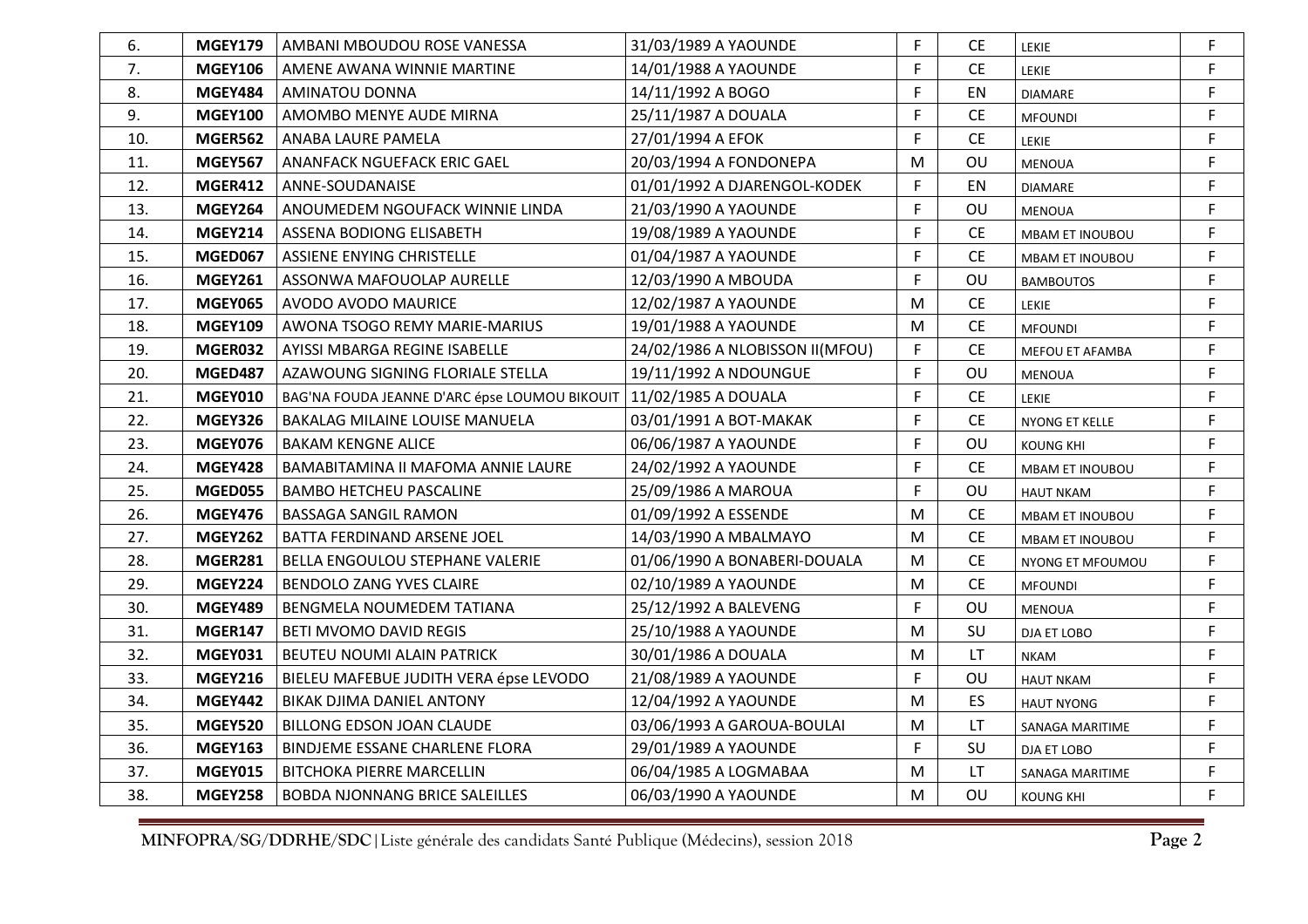| 39. | <b>MGEY161</b> | <b>BOMBA EBEDE MICHELE OLIVIA</b>     | 21/01/1989 A YAOUNDE        | F | CE.       | MEFOU ET AFAMBA       | F |
|-----|----------------|---------------------------------------|-----------------------------|---|-----------|-----------------------|---|
| 40. | <b>MGEY338</b> | <b>BOMGNI ARMED FRED</b>              | 03/02/1991 A BAFOUSSAM      | M | OU        | <b>HAUTS PLATEAUX</b> | F |
| 41. | <b>MGEY145</b> | <b>BOUGUENG PATRICK</b>               | 24/09/1988 A YAOUNDE        | M | <b>OU</b> | <b>HAUTS PLATEAUX</b> | F |
| 42. | <b>MGEY012</b> | <b>BOULLEYS NANA JULIE RAICHA</b>     | 09/03/1985 A YAOUNDE        | F | <b>OU</b> | <b>HAUT NKAM</b>      | F |
| 43. | <b>MGEM017</b> | <b>BOURFANE TIKELA</b>                | 15/05/1985 A MAROUA         | M | EN        | <b>MAYO KANI</b>      | F |
| 44. | MGED423        | <b>BUKAM GUEMNING EMMANUEL DESIRE</b> | 22/01/1992 A DSCHANG        | M | OU        | <b>KOUNG KHI</b>      | F |
| 45. | <b>MGEF308</b> | <b>CHAMADOM CLARISSE</b>              | 18/09/1990 A BAFOUSSAM      | F | OU        | <b>HAUTS PLATEAUX</b> | F |
| 46. | <b>MGEN507</b> | CHARIFA RAHMATOU ROUFAI               | 22/03/1993 A YAOUNDE        | F | AD        | <b>VINA</b>           | F |
| 47. | <b>MGEY417</b> | CHEUDJUI NGUEMEDYAM ANNE JOCELYNE     | 05/01/1992 A NDIKINIMEKI    | M | OU        | <b>HAUT NKAM</b>      | F |
| 48. | <b>MGEY205</b> | CHINMOUN NJIEMBOKOUE ZEBEDEE LIONEL   | 21/07/1989 A NJISSE         | M | OU        | <b>NOUN</b>           | F |
| 49. | <b>MGEY050</b> | DADJE KAMKUI LAURE                    | 08/08/1986 A YAOUNDE        | F | OU        | <b>HAUTS PLATEAUX</b> | F |
| 50. | <b>MGEY279</b> | DAHDA MECHE LINE CLAIRE               | 11/05/1990 A YAOUNDE        | F | OU        | <b>MIFI</b>           | F |
| 51. | <b>MGEY058</b> | DAKLEU DATCHOUA MIREILLE              | 12/11/1986 A BANKA-BAFANG   | F | OU        | <b>HAUT NKAM</b>      | F |
| 52. | <b>MGED535</b> | DAKOMENE JOEL VIVIEN                  | 28/07/1993 A YAOUNDE        | M | OU        | <b>BAMBOUTOS</b>      | F |
| 53. | <b>MGEY509</b> | DANG ABAMA CHRISTIAN                  | 30/03/1993 A YAOUNDE        | M | <b>CE</b> | MBAM ET INOUBOU       | F |
| 54. | <b>MGEY273</b> | DEFO-SOB PATRICIA-NATACHA             | 26/04/1990 A DSCHANG        | F | OU        | <b>MENOUA</b>         | F |
| 55. | MGED488        | DEMEKONG LAGMAGO AUDREY DORIA         | 05/12/1992 A DOUALA         | F | OU        | <b>BAMBOUTOS</b>      | F |
| 56. | <b>MGEY435</b> | DEUNGA NJANDEU RAISSA                 | 20/03/1992 A YAOUNDE        | F | OU        | <b>HAUT NKAM</b>      | F |
| 57. | MGEM054        | DIDJATOU AMADOU                       | 25/09/1986 A KAELE          | F | <b>NO</b> | MAYO LOUTI            | F |
| 58. | <b>MGEY291</b> | DIFFO SONKOUE LAURA                   | 26/07/1990 A YAOUNDE        | F | OU        | <b>BAMBOUTOS</b>      | F |
| 59. | <b>MGEY395</b> | DIFO SAHA MERMOZ                      | 07/10/1991 A BANGOU         | M | OU        | <b>BAMBOUTOS</b>      | F |
| 60. | MGEY044        | DISSAKE BEYISSA JACQUES GILDAS        | 07/06/1986 A DOUALA         | M | <b>LT</b> | <b>NKAM</b>           | F |
| 61. | <b>MGEY120</b> | DIWEH TATIANA TCHIENKOUA              | 18/04/1988 A NDOUNGUE       | F | OU        | <b>NDE</b>            | F |
| 62. | <b>MGEM221</b> | <b>DJAO KORA ARMEL</b>                | 12/09/1989 A KOUSSERI       | M | EN        | <b>MAYO DANAY</b>     | F |
| 63. | MGEG073        | DJAOUWE SOULOUKNA SAMSON              | 26/05/1987 A ABONG-MBANG    | M | EN.       | <b>MAYO DANAY</b>     | F |
| 64. | <b>MGEF541</b> | DJAPA YAMEU CHRISTELLE CAREL          | 27/08/1993 A NJISSE FOUMBAN | F | OU        | <b>NDE</b>            | F |
| 65. | MGED096        | DJAYA YANGO ESTHER JOELLE             | 25/10/1987 A DOUALA         | F | OU        | <b>NDE</b>            | F |
| 66. | <b>MGEY021</b> | DJEMBISSI SIMO ORNELLA KELLY          | 21/07/1985 A PARIS          | F | OU        | <b>KOUNG KHI</b>      | F |
| 67. | <b>MGEY315</b> | DJIEKA ENANG ALIN BORIS               | 22/10/1990 A DOUALA         | M | LT.       | <b>MOUNGO</b>         | F |
| 68. | <b>MGEY153</b> | <b>DJIGO TCHOMTE LARISSA</b>          | 26/12/1988 A YAOUNDE        | F | OU        | <b>HAUTS PLATEAUX</b> | F |
| 69. | <b>MGEY522</b> | DJILO NOUMOYE YOLANDE                 | 08/06/1993 A MBOUDA         | F | OU        | <b>HAUTS PLATEAUX</b> | F |
| 70. | <b>MGEY374</b> | DJIMELI KEMO ARMAND DUCLAIRE          | 26/07/1991 A EKANGTE        | M | OU        | <b>BAMBOUTOS</b>      | F |
| 71. | <b>MGEY282</b> | DJIOMAGUE KUYEM SERGE                 | 02/06/1990 A YAOUNDE        | M | OU        | <b>BAMBOUTOS</b>      | F |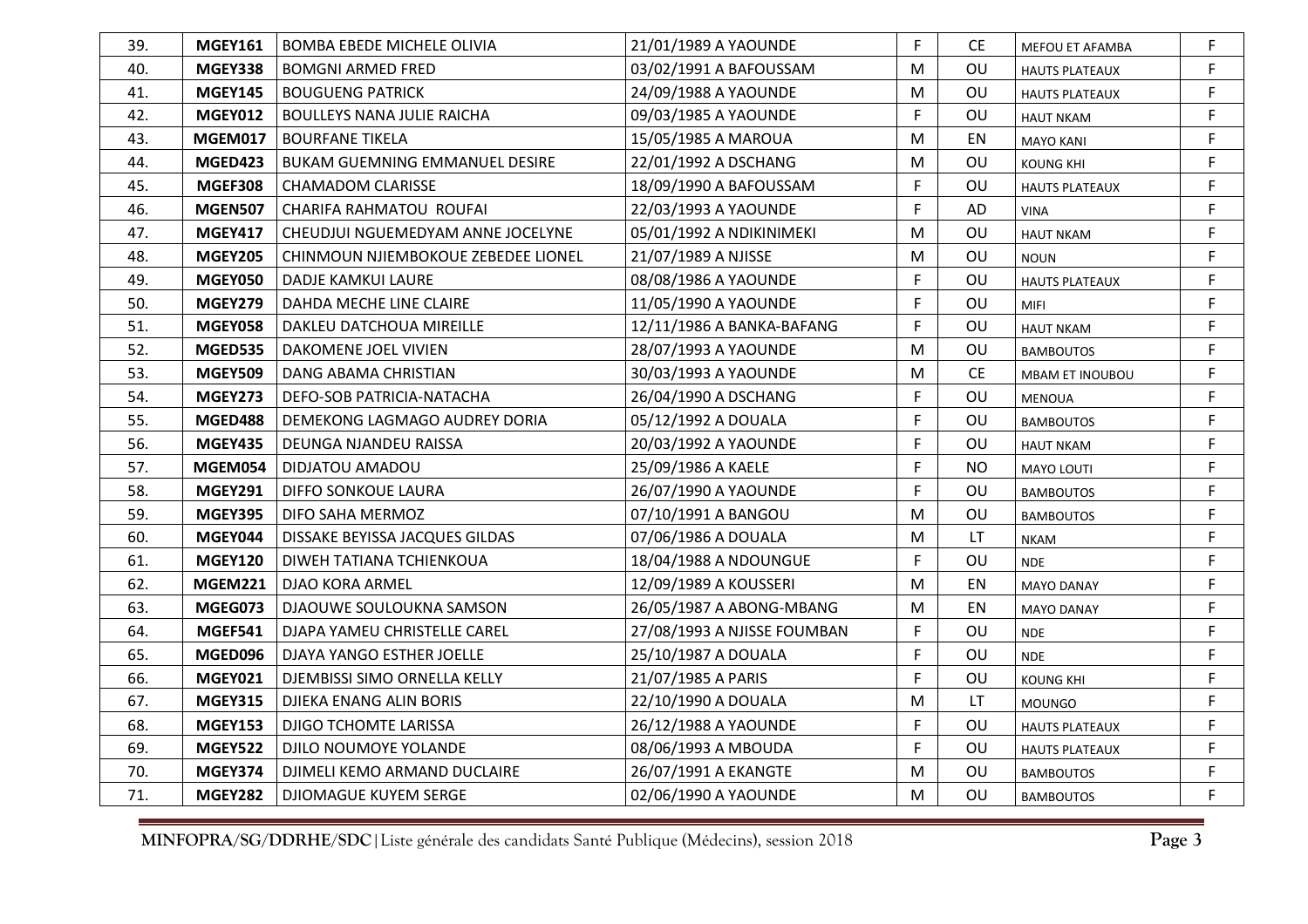| 72.  | <b>MGEY453</b> | DJOKO FOUASSOUO JOSEPH IDRISS                 | 17/05/1992 A YAOUNDE           | ${\sf M}$   | OU        | <b>HAUTS PLATEAUX</b>  | F           |
|------|----------------|-----------------------------------------------|--------------------------------|-------------|-----------|------------------------|-------------|
| 73.  | <b>MGEY477</b> | DJOKO GUIAWA GABRIELE VANESSA                 | 03/09/1992 A YAOUNDE           | F           | OU        | <b>HAUTS PLATEAUX</b>  | F           |
| 74.  | <b>MGEY425</b> | DJOMBU TOCHE FLORA                            | 04/02/1992 A YAOUNDE           | F           | OU        | KOUNG KHI              | F.          |
| 75.  | <b>MGEY195</b> | DJOMGOUE MOLOM RODRIGUE                       | 24/05/1989 A DOUALA            | M           | OU        | <b>HAUT NKAM</b>       | F           |
| 76.  | <b>MGER341</b> | DJOMO NANYAN CORRINNE TATIANA                 | 23/02/1991 A BAFOUSSAM         | F           | OU        | <b>HAUTS PLATEAUX</b>  | $\mathsf F$ |
| 77.  | <b>MGEY220</b> | DJONOU JEANNE D'ARC                           | 09/09/1989 A YAOUNDE           | F           | OU        | <b>HAUTS PLATEAUX</b>  | F           |
| 78.  | <b>MGEY319</b> | DJOU TAMBA HENRI STEPHANE                     | 15/11/1990 A OKOLA             | M           | <b>CE</b> | <b>LEKIE</b>           | $\mathsf F$ |
| 79.  | MGED271        | DJOUAKEP KEMBOU CHRISTIANE NOELLE épse ABOUEM | 23/04/1990 A YAOUNDE           | F           | OU        | <b>NDE</b>             | F           |
| 80.  | <b>MGEY202</b> | DJOUKEN LANDRY PARFAIT                        | 05/07/1989 A MANKON            | M           | OU        | <b>MENOUA</b>          | F           |
| 81.  | MGER443        | DJOUM SEMO SIBELL PRUDENCIA                   | 13/04/1992 A YAOUNDE           | F           | OU        | <b>KOUNG KHI</b>       | $\mathsf F$ |
| 82.  | MGED019        | DJUENDEU JIAGUE JOSIANE GERMANIE              | 23/06/1985 A LIBREVEILLE-GABON | $\mathsf F$ | OU.       | <b>HAUT NKAM</b>       | F.          |
| 83.  | <b>MGEY585</b> | <b>DJUIDJE ULRICHE INDRID</b>                 | 29/10/1994 A BANGWA            | F           | OU        | <b>KOUNG KHI</b>       | F           |
| 84.  | <b>MGED307</b> | DOLLAH KEMTSOP DONALD                         | 15/09/1990 A BAFOUSSAM         | M           | OU        | <b>MENOUA</b>          | F           |
| 85.  | <b>MGEY563</b> | DONFACK MOMO LOICA IMA                        | 28/01/1994 A YAOUNDE           | F           | OU        | <b>MENOUA</b>          | F           |
| 86.  | <b>MGEY555</b> | DONFACK VOUFO ANNICK GODELIVE                 | 30/12/1993 A YAOUNDE           | F           | OU        | <b>MENOUA</b>          | F           |
| 87.  | <b>MGEY087</b> | DONGMEZA DONALD LANDRY                        | 30/08/1987 A DOUALA            | M           | OU        | <b>MIFI</b>            | $\mathsf F$ |
| 88.  | <b>MGEY167</b> | DONGMO KENFACK GAEL                           | 17/02/1989 A BAFIA             | M           | OU        | <b>MENOUA</b>          | F           |
| 89.  | <b>MGEY551</b> | DONGMO MAYOPA CEDRIC FRANCOIS                 | 25/10/1993 A BAMENDA           | M           | OU        | <b>MENOUA</b>          | F           |
| 90.  | MGED024        | DOOH ANNE NATACHA                             | 18/10/1985 A DOUALA            | F           | LT.       | <b>WOURI</b>           | F           |
| 91.  | <b>MGEY400</b> | DOUNTSOP ANTOINE DEPADOUE                     | 17/11/1991 A MBOUDA            | M           | OU        | <b>BAMBOUTOS</b>       | F           |
| 92.  | <b>MGEY368</b> | EBAYAH ADIBEYI ANGELA                         | 13/07/1991 A YAOUNDE           | F           | <b>CE</b> | <b>MBAM ET INOUBOU</b> | F           |
| 93.  | MGER438        | EBELLE MBOULE MANVELLA MAGGY                  | 02/04/1992 A BONABERI-DOUALA   | F           | LT.       | <b>MOUNGO</b>          | F           |
| 94.  | <b>MGEY108</b> | EBOA MBIA GABRIELE CLAUDIA                    | 16/01/1988 A NYAMANGA II       | F           | <b>CE</b> | <b>MBAM ET KIM</b>     | F           |
| 95.  | <b>MGEY182</b> | EDI'I VANESSA NANCY                           | 03/04/1989 A YAOUNDE           | F           | SU        | <b>OCEAN</b>           | $\mathsf F$ |
| 96.  | <b>MGER255</b> | EFFA EFFA GILLES MATHIEU                      | 02/03/1990 A YAOUNDE           | M           | <b>CE</b> | <b>MFOUNDI</b>         | $\mathsf F$ |
| 97.  | <b>MGEY053</b> | <b>EFOUBA NADEGE</b>                          | 23/09/1986 A BATSCHENGA        | F           | <b>CE</b> | <b>LEKIE</b>           | F           |
| 98.  | <b>MGEY008</b> | <b>EGONO ANNE</b>                             | 28/01/1985 A BOURAKA           | F           | OU        | <b>HAUTS PLATEAUX</b>  | F           |
| 99.  | <b>MGER127</b> | ELEL MOUME ARIANE STEPHANIE                   | 28/05/1988 A DOUALA            | F           | <b>CE</b> | <b>MBAM ET INOUBOU</b> | F           |
| 100. | MGEE062        | <b>EMASSI TCHAMEU CEDRIC</b>                  | 01/01/1987 A YAOUNDE           | M           | OU        | <b>HAUT NKAM</b>       | F           |
| 101. | <b>MGEY183</b> | <b>EMESSOUKOU JUSTINE YOLANDE</b>             | 06/04/1989 A YAOUNDE           | F           | <b>CE</b> | MBAM ET INOUBOU        | $\mathsf F$ |
| 102. | <b>MGEY475</b> | <b>EMOU-HELES EMILIE NADEGE</b>               | 27/08/1992 A YAOUNDE           | F           | OU        | <b>HAUT NKAM</b>       | F.          |
| 103. | <b>MGEY407</b> | ESSAMBA FOUMENA SUZANNE FLORENCE              | 02/12/1991 A AKONOLINGA        | F           | <b>CE</b> | NYONG ET MFOUMOU       | F           |
| 104. | <b>MGED119</b> | ESSENGUE KWANGUE LIONEL PATRICK               | 03/04/1988 A DOUALA            | M           | LT.       | <b>MOUNGO</b>          | F           |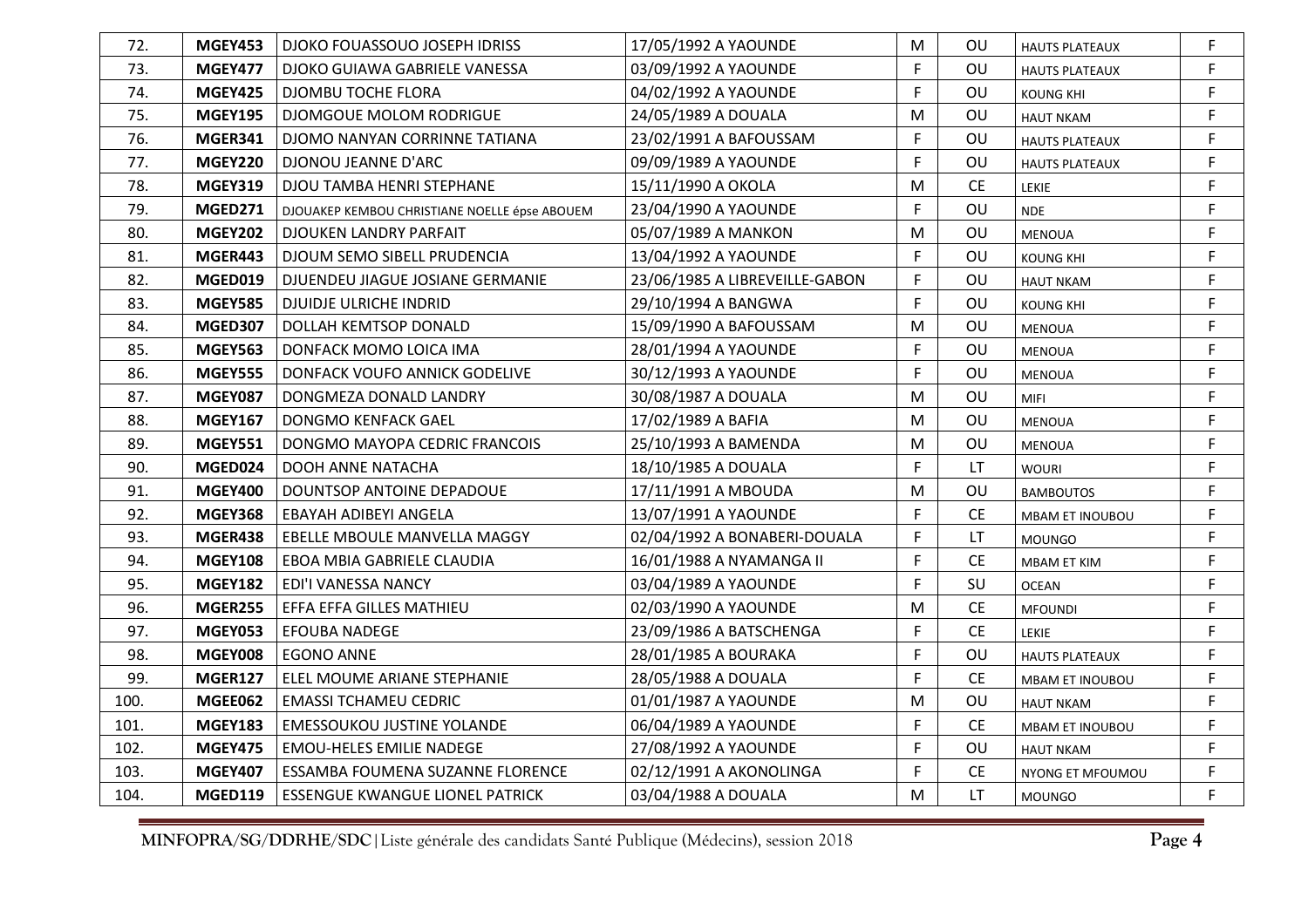| 105. | MGEY028        | ESSIMBI MBIA OBAMA OLIVIER MARIE    | 03/01/1986 A YAOUNDE       | M            | <b>CE</b> | MEFOU ET AFAMBA       | F |
|------|----------------|-------------------------------------|----------------------------|--------------|-----------|-----------------------|---|
| 106. | <b>MGEY510</b> | <b>ESSOGO BESSALA ESTELLE</b>       | 06/04/1993 A NGOUMOU       | F.           | <b>CE</b> | LEKIE                 | F |
| 107. | <b>MGEY189</b> | <b>ESSOGO EYEBI ARTHUR STEPHANE</b> | 29/04/1989 A YAOUNDE       | M            | <b>CE</b> | LEKIE                 | F |
| 108. | MGER318        | <b>ETAME ESSAME LIONEL</b>          | 14/11/1990 A YAOUNDE       | M            | <b>LT</b> | <b>MOUNGO</b>         | F |
| 109. | <b>MGEY037</b> | ETOGA MBARGA ELVIS                  | 11/04/1986 A MBANKOMO      | M            | <b>CE</b> | MEFOU ET AKONO        | F |
| 110. | <b>MGEY452</b> | <b>ETOUGOUTE GRIGNON LOIC</b>       | 16/05/1992 A YAOUNDE       | M            | <b>CE</b> | MBAM ET INOUBOU       | F |
| 111. | <b>MGEY263</b> | EVEGUE AHIBENA LANDRY WILLIAM       | 20/03/1990 A YAOUNDE       | M            | <b>CE</b> | <b>MFOUNDI</b>        | F |
| 112. | <b>MGEY283</b> | EVINA BOLO SOPHIE                   | 11/06/1990 A YAOUNDE       | F            | <b>CE</b> | MEFOU ET AFAMBA       | F |
| 113. | <b>MGEY022</b> | EVONI MOLO CLAUDINE TATIANA         | 01/08/1985 A YAOUNDE       | $\mathsf F$  | <b>CE</b> | LEKIE                 | F |
| 114. | <b>MGEY125</b> | EVOUNA MEYO MARGUERITE AURELIE      | 19/05/1988 A YAOUNDE       | $\mathsf F$  | <b>CE</b> | <b>MFOUNDI</b>        | F |
| 115. | <b>MGEY118</b> | <b>EWANE AKEUM KEVIN</b>            | 12/03/1988 A SANTCHOU      | M            | LT        | <b>MOUNGO</b>         | F |
| 116. | <b>MGEY362</b> | <b>FABO KWEMI BRICE KAREL</b>       | 20/06/1991 A YAOUNDE       | M            | OU        | <b>NDE</b>            | F |
| 117. | <b>MGEY287</b> | <b>FADIMATOU</b>                    | 07/07/1990 A BATOUA GODOLE | F            | AD        | <b>MBERE</b>          | F |
| 118. | <b>MGEY455</b> | <b>FANGUE TCHOUNKE CRISTAL</b>      | 19/05/1992 A DOUALA        | F            | OU        | <b>NDE</b>            | F |
| 119. | <b>MGEY427</b> | <b>FANKAM TOUKO STEPHANIE</b>       | 21/02/1992 A DOUALA        | F            | OU        | <b>HAUT NKAM</b>      | F |
| 120. | <b>MGEY371</b> | FENYOM WAMBO DESIRE AUBERT          | 17/07/1991 A BAFOUSSAM     | M            | OU        | <b>KOUNG KHI</b>      | F |
| 121. | <b>MGEY297</b> | <b>FEUBONG LEKEDJI JOSSELINE</b>    | 06/08/1990 A YAOUNDE       | F            | <b>NW</b> | MEZAM                 | F |
| 122. | <b>MGEY378</b> | FEUDJIO TAGNY DANIELE FLORENCIA     | 07/08/1991 A YAOUNDE       | E            | OU        | <b>MENOUA</b>         | F |
| 123. | <b>MGEY351</b> | FEUKIA GUEABOU DANIELE              | 19/04/1991 A YAOUNDE       | F            | OU        | <b>MENOUA</b>         | F |
| 124. | <b>MGEY103</b> | <b>FEUMOGNE NINYIM THIERRY</b>      | 19/12/1987 A YAOUNDE       | M            | OU        | <b>HAUTS PLATEAUX</b> | F |
| 125. | <b>MGEY514</b> | FOALEM NGUEKAM MICHEL LEGRAND       | 17/04/1993 A MBOUDA        | M            | OU        | <b>KOUNG KHI</b>      | F |
| 126. | MGER390        | FOCHIVE FEWOU AMANDA LESLIE         | 27/09/1991 A YAOUNDE       | $\mathsf F$  | OU        | <b>NOUN</b>           | F |
| 127. | MGER537        | FOENE NGOUANET RICARDO              | 30/07/1993 A BAHAM         | M            | OU        | MENOUA                | F |
| 128. | <b>MGEY159</b> | FOGAING NZEUGUEM STEPHANE           | 14/01/1989 A DOUALA        | M            | OU        | <b>HAUTS PLATEAUX</b> | F |
| 129. | MGEY049        | <b>FOGANG TEKOU CHRISTIAN BRICE</b> | 01/08/1986 A MBALMAYO      | M            | OU        | <b>HAUT NKAM</b>      | F |
| 130. | MGEF045        | FOGANG YONZO JACKIE LAURE           | 08/06/1986 A YAOUNDE       | $\mathsf{F}$ | OU        | <b>HAUTS PLATEAUX</b> | F |
| 131. | MGER350        | FOGUE GAMGNE MURIEL CORINNE         | 01/04/1991 A DOUALA        | E            | <b>OU</b> | <b>KOUNG KHI</b>      | F |
| 132. | <b>MGEY078</b> | FOGUEM TASSIN STEVE ARSENE          | 10/06/1987 A YAOUNDE       | M            | OU        | <b>KOUNG KHI</b>      | F |
| 133. | <b>MGEY527</b> | FOHOUO TAGNI HERMAN SOREL           | 25/06/1993 A DOUALA        | M            | OU        | <b>HAUTS PLATEAUX</b> | F |
| 134. | <b>MGEY249</b> | FOKA NGASSAM LUCRESSE SORELLE       | 29/01/1990 A NKONGSAMBA    | $\mathsf F$  | OU        | <b>MIFI</b>           | F |
| 135. | MGED466        | FOKAM TOKO AURELIEN BRICE           | 11/07/1992 A YAOUNDE       | M            | OU        | <b>KOUNG KHI</b>      | F |
| 136. | <b>MGED166</b> | <b>FOKOUA FOGNO CYRILLE OSEE</b>    | 10/02/1989 A MBO BANDJOUN  | M            | OU        | <b>HAUTS PLATEAUX</b> | F |
| 137. | <b>MGER545</b> | FOM TAKAM ELEONORE SONIA            | 25/09/1993 A YAOUNDE       | F            | OU        | <b>KOUNG KHI</b>      | F |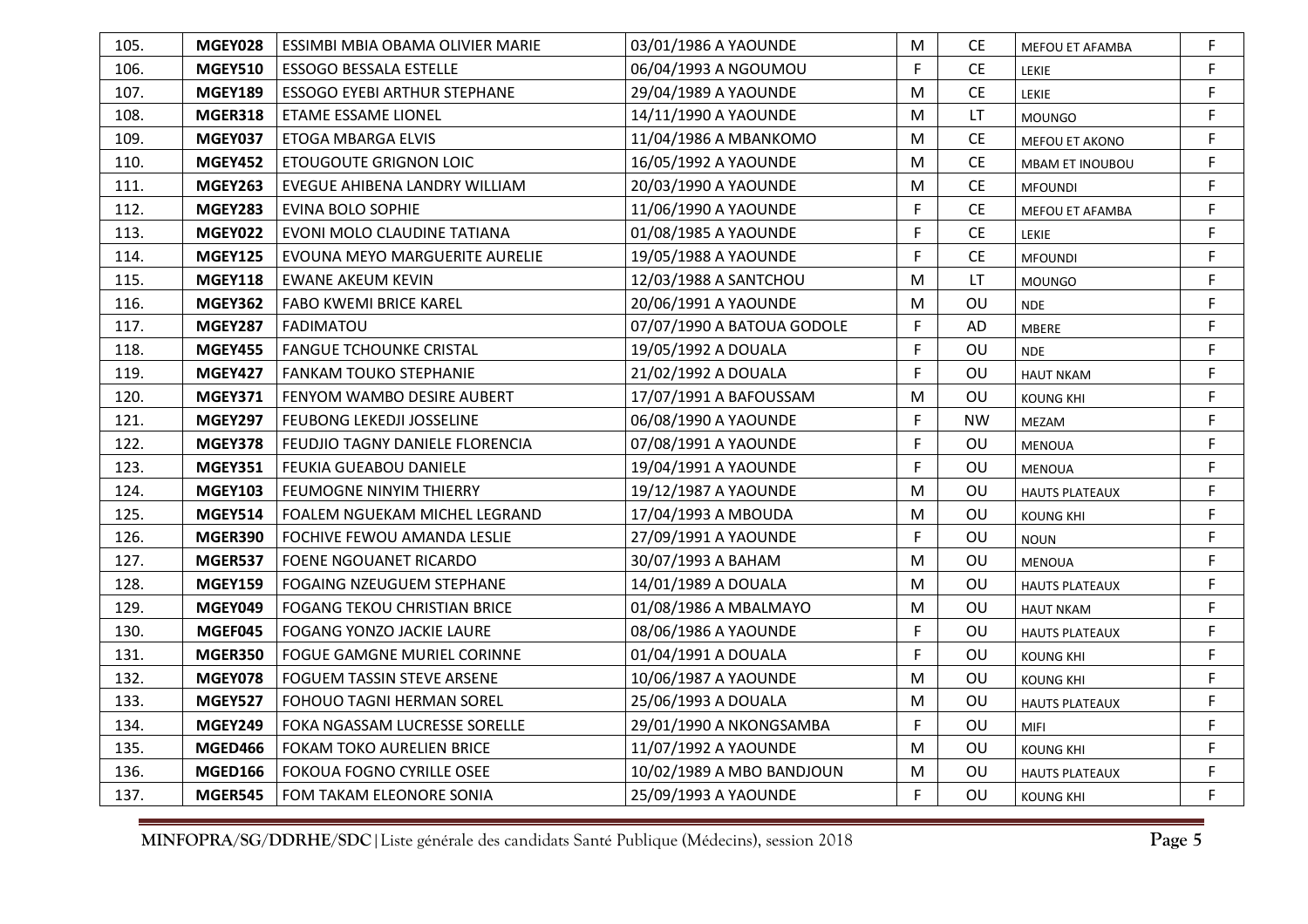| 138. | <b>MGEY177</b> | <b>FOMBENO KUETA PASCAL</b>              | 24/03/1989 A MBOUDA    | M           | OU.       | <b>BAMBOUTOS</b>      | F |
|------|----------------|------------------------------------------|------------------------|-------------|-----------|-----------------------|---|
| 139. | MGED051        | <b>FONGANG POKAM YVAN</b>                | 19/08/1986 A YAOUNDE   | M           | OU        | <b>MIFI</b>           | F |
| 140. | <b>MGEY387</b> | FONKOU MADJOMO ARIELLE BERTILLE          | 10/09/1991 A YAOUNDE   | F           | OU        | <b>MENOUA</b>         | F |
| 141. | MGED464        | <b>FONTEP FONGANG</b>                    | 30/06/1992 A GALIM     | M           | OU        | <b>BAMBOUTOS</b>      | F |
| 142. | <b>MGEY164</b> | FOTSI MAKOUTCHOUP ESTELLE NINA           | 30/01/1989 A YAOUNDE   | F           | OU        | <b>HAUTS PLATEAUX</b> | F |
| 143. | <b>MGEY154</b> | FOTSO KAPTSUE ARNAUD STIVE               | 01/01/1989 A DOUALA    | M           | <b>OU</b> | <b>KOUNG KHI</b>      | F |
| 144. | <b>MGEY316</b> | <b>FOTSO KOUAM GILLES</b>                | 30/10/1990 A DOUALA    | M           | OU        | <b>HAUTS PLATEAUX</b> | F |
| 145. | <b>MGEY346</b> | FOTSO TCHUMGNO DIANA STELLA              | 15/03/1991 A YAOUNDE   | F           | OU        | <b>KOUNG KHI</b>      | F |
| 146. | <b>MGEY357</b> | <b>GADOUM TENIE NATACHA</b>              | 13/05/1991 A YAOUNDE   | F           | OU        | <b>MENOUA</b>         | F |
| 147. | MGER036        | GASSAM GADOU CEDRIC GAETAN               | 10/04/1986 A DOUALA    | M           | LT        | <b>WOURI</b>          | F |
| 148. | <b>MGEY470</b> | <b>GAYOU LEUYOU OSCAR</b>                | 31/07/1992 A YAOUNDE   | M           | OU        | <b>HAUT NKAM</b>      | F |
| 149. | MGER069        | <b>GHAGOUEN SAMUEL</b>                   | 11/05/1987 A BAFOUSSAM | M           | OU        | <b>NOUN</b>           | F |
| 150. | <b>MGEY200</b> | <b>GHOMFO SOPHIE MANUELA</b>             | 21/06/1989 A DOUALA    | F           | OU        | <b>MIFI</b>           | F |
| 151. | <b>MGEY406</b> | <b>GHOMSI MOMDJO NATHALIE</b>            | 30/11/1991 A BAFOUSSAM | F           | OU        | <b>KOUNG KHI</b>      | F |
| 152. | MGED059        | <b>GHOMTE NGHOKAM GABINE LAURE</b>       | 28/11/1986 A DOUALA    | $\mathsf F$ | OU        | <b>KOUNG KHI</b>      | F |
| 153. | <b>MGEY506</b> | <b>GOEMBANG NANG BENGUE ORNELLA</b>      | 20/03/1993 A BERTOUA   | F           | ES        | LOM ET DJEREM         | F |
| 154. | MGED081        | <b>GOLIATH MONKAM YAMADJEU</b>           | 17/07/1987 A YAOUNDE   | M           | OU        | <b>HAUT NKAM</b>      | F |
| 155. | <b>MGEY566</b> | <b>GOUABFO TCHATCHOUANG INES WINNIE</b>  | 11/03/1994 A YAOUNDE   | F           | OU        | <b>BAMBOUTOS</b>      | F |
| 156. | MGEN016        | GOUEPEGUEU MOUTCHOU HERMINE MIRABELLE    | 24/04/1985 A MBOUDA    | F           | OU        | <b>BAMBOUTOS</b>      | F |
| 157. | <b>MGEY148</b> | <b>GOUMENI KOUEMANA YANNICK</b>          | 11/11/1988 A DOUALA    | M           | OU        | <b>KOUNG KHI</b>      | F |
| 158. | <b>MGEF192</b> | <b>GUEBANG CARMINE JESSICA</b>           | 16/05/1989 A YAOUNDE   | F           | OU        | <b>KOUNG KHI</b>      | F |
| 159. | <b>MGEY369</b> | GUECHOUN DONGMO AMELIE épse DEFOUKOUEMOU | 14/07/1991 A YAOUNDE   | F           | OU        | <b>MENOUA</b>         | F |
| 160. | MGER490        | <b>GUEMDJO KAMDEM CHRISTELLE</b>         | 31/12/1992 A YAOUNDE   | F           | OU        | <b>HAUTS PLATEAUX</b> | F |
| 161. | <b>MGEY572</b> | <b>GUIMDO TSAGUE BELDERICHE ALIANCE</b>  | 11/05/1994 A DSCHANG   | F           | OU        | <b>MENOUA</b>         | F |
| 162. | <b>MGEY225</b> | <b>GUIME WOWO MYRIAM</b>                 | 08/10/1989 A YAOUNDE   | F           | OU        | <b>MENOUA</b>         | F |
| 163. | <b>MGEY305</b> | <b>GUIMPHE OLLOUMOU DUPLEX</b>           | 13/09/1990 A BUEA      | M           | EN        | <b>MAYO TSANAGA</b>   | F |
| 164. | <b>MGEY380</b> | <b>HABIBA SAIDOU</b>                     | 12/08/1991 A GAROUA    | F           | NO.       | <b>BENOUE</b>         | F |
| 165. | <b>MGER141</b> | <b>HADJOUO MBE BERENICE</b>              | 15/08/1988 A BAFANG    | F           | OU        | <b>HAUTS PLATEAUX</b> | F |
| 166. | MGED302        | HANDJOU TOUKO ELODIE PRUDENTIELLE        | 02/09/1990 A BAFOUSSAM | F           | OU        | <b>HAUT NKAM</b>      | F |
| 167. | MGED593        | HAPPI HAMEN STEPHANE                     | 13/03/1995 A OBALA     | M           | OU        | <b>HAUT NKAM</b>      | F |
| 168. | MGED342        | <b>HEUMI TAFFO CLAUSVICH</b>             | 05/03/1991 A BANKA     | M           | OU        | <b>NDE</b>            | F |
| 169. | <b>MGEY436</b> | <b>HONDT GUILLAUME</b>                   | 21/03/1992 A YAOUNDE   | M           | LT        | SANAGA MARITIME       | F |
| 170. | <b>MGER117</b> | <b>IPEM SAMUEL</b>                       | 12/03/1988 A SAKBAYEME | M           | <b>LT</b> | SANAGA MARITIME       | F |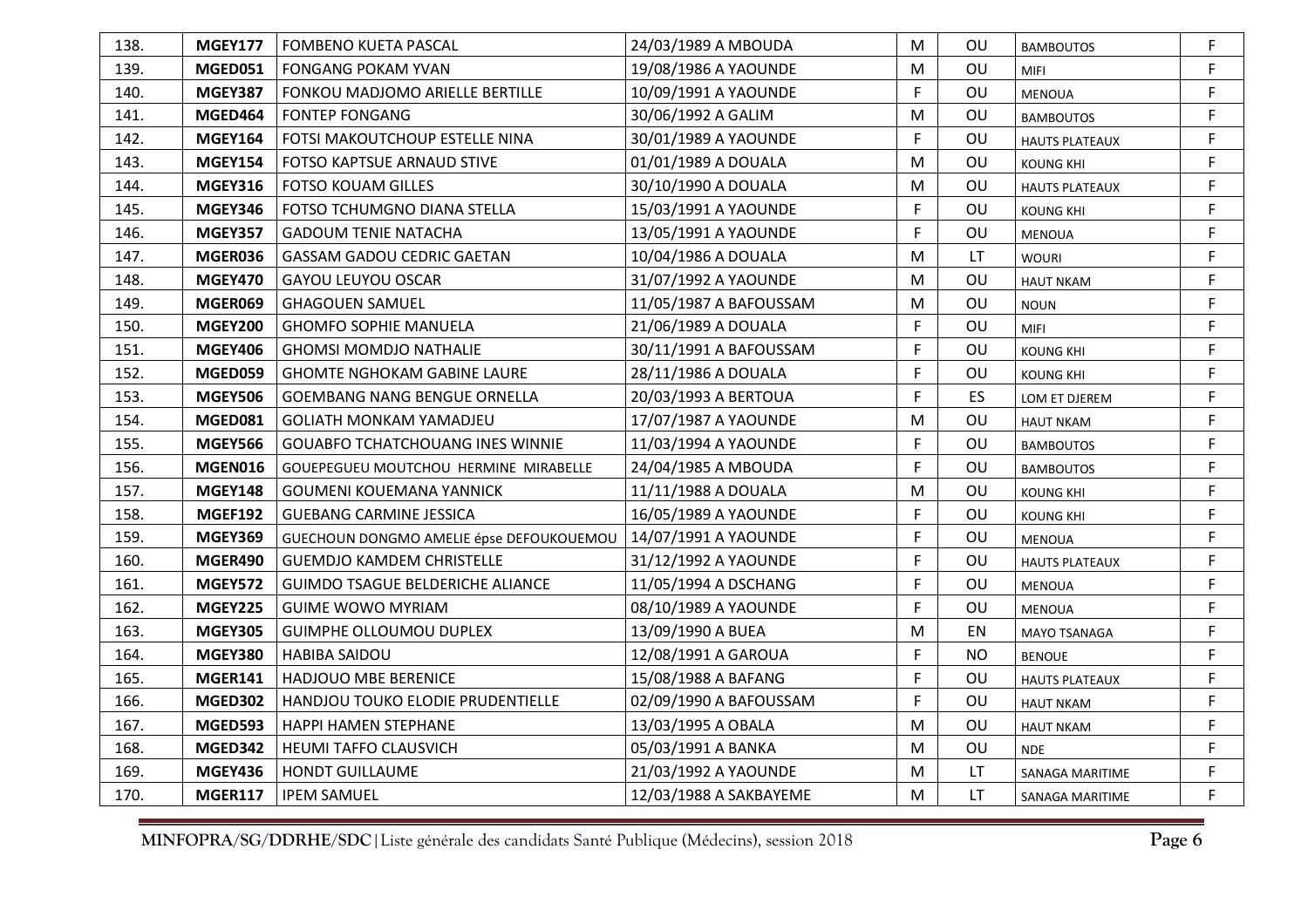| 171. | <b>MGEY235</b> | <b>JAM NJIEMOUN ERIC</b>         | 09/12/1989 A MAGBA         | M            | CE.       | <b>MBAM ET KIM</b>    | F |
|------|----------------|----------------------------------|----------------------------|--------------|-----------|-----------------------|---|
| 172. | <b>MGEY580</b> | JEUFO DONGMO JOEL FRANCLIN       | 15/06/1994 A FONGO-TONGO   | M            | OU        | <b>MENOUA</b>         | F |
| 173. | <b>MGEY121</b> | <b>JOGUE FRANCK ARMEL</b>        | 26/04/1988 A YAOUNDE       | M            | SW        | LEBIALEM              | F |
| 174. | <b>MGEY586</b> | JONTE MBIANDA KLOD PATURELLE     | 07/11/1994 A YAOUNDE       | F            | OU        | <b>NDE</b>            | F |
| 175. | <b>MGEY560</b> | JOUONANG TEUGANG ANNICK-SANDRA   | 15/01/1994 A YAOUNDE       | $\mathsf F$  | OU        | <b>KOUNG KHI</b>      | F |
| 176. | MGEF420        | KAEWO TALLA LARISSA DIANE        | 12/01/1992 A MBOUDA        | F            | OU        | <b>BAMBOUTOS</b>      | F |
| 177. | MGED414        | <b>KAGE LELE CYRILLE</b>         | 02/01/1992 A DOUALA        | M            | OU        | <b>KOUNG KHI</b>      | F |
| 178. | MGER298        | KAHOULEN ARMANDA CLAUDIA         | 07/08/1990 A YAOUNDE       | F            | <b>CE</b> | MBAM ET INOUBOU       | F |
| 179. | <b>MGEY168</b> | KALASSI ROLANDE BIENVENUE        | 22/02/1989 A YAOUNDE       | $\mathsf F$  | OU        | <b>KOUNG KHI</b>      | F |
| 180. | <b>MGEY241</b> | KAMANI POUNGOUE NINA AGATHE      | 05/01/1990 A BANKA         | F            | OU        | <b>HAUT NKAM</b>      | F |
| 181. | <b>MGEY092</b> | KAMBI TCHAKOUA ARMELLE STEPHANIE | 15/09/1987 A DOUALA        | $\mathsf{F}$ | <b>CE</b> | MBAM ET INOUBOU       | F |
| 182. | MGED497        | <b>KAMDEM FOTSO RUFFIN</b>       | 09/01/1993 A DOUALA        | M            | OU        | <b>HAUTS PLATEAUX</b> | F |
| 183. | <b>MGEY355</b> | KAMDJOM DAYO AURELLE ELYSEE      | 10/05/1991 A YAOUNDE       | F            | OU        | <b>KOUNG KHI</b>      | F |
| 184. | MGER090        | <b>KAMGANG EBENY DONALD</b>      | 11/09/1987 A YAOUNDE       | M            | <b>NW</b> | <b>BUI</b>            | F |
| 185. | <b>MGEY504</b> | KAMGANG MEUTCHEYE MARLYSE        | 02/03/1993 A PENKA-MICHEL  | $\mathsf F$  | OU        | <b>MENOUA</b>         | F |
| 186. | <b>MGEY404</b> | KAMGOUM TCHOKOTE KAREN           | 28/11/1991 A YAOUNDE       | F.           | OU        | <b>NOUN</b>           | F |
| 187. | <b>MGEY071</b> | KAMO MENGAPTCHI LUDOVIC          | 19/05/1987 A MBO-BANDJOUN  | M            | OU        | <b>MIFI</b>           | F |
| 188. | <b>MGEY524</b> | KAMTA MATHO SANDRINE             | 10/06/1993 A BABADJOU      | F            | OU        | <b>BAMBOUTOS</b>      | F |
| 189. | MGEY234        | KAMTCHUENG TAKEU YRENE NADINE    | 07/12/1989 A BAFOUSSAM     | F            | OU        | <b>KOUNG KHI</b>      | F |
| 190. | <b>MGEY296</b> | <b>KAMWA PONE EDWIGE</b>         | 03/08/1990 A YAOUNDE       | F            | OU        | <b>KOUNG KHI</b>      | F |
| 191. | MGEY070        | KANA LIWUITEKONG MRIANNE         | 12/05/1987 A YAOUNDE       | F            | OU        | <b>MENOUA</b>         | F |
| 192. | <b>MGED421</b> | KANOUO FOFOUR YOLANDE STEFANIE   | 13/01/1992 A DOUALA        | F.           | OU        | <b>BAMBOUTOS</b>      | F |
| 193. | <b>MGEY111</b> | KAPSU NGOUANGE VANESSA URSULE    | 25/01/1988 A NKONGSAMBA    | F            | OU        | <b>HAUT NKAM</b>      | F |
| 194. | <b>MGEY295</b> | KAPTCHUE YOUOGO RENEE MORELLE    | 02/08/1990 A DOUALA        | F            | OU        | <b>KOUNG KHI</b>      | F |
| 195. | <b>MGEY131</b> | KATOUME TSADE MARIE CLAIRE       | 06/06/1988 A AVEBE YEKOMBO | F            | <b>CE</b> | NYONG ET KELLE        | F |
| 196. | <b>MGEY247</b> | KEKUINE NGALLE CEDRIC LOIC       | 22/01/1990 A YAOUNDE       | M            | LT.       | <b>MOUNGO</b>         | F |
| 197. | MGEY099        | <b>KELL HAMKA YVON FRANCIS</b>   | 22/11/1987 A YAOUNDE       | M            | LT        | SANAGA MARITIME       | F |
| 198. | <b>MGEY558</b> | KEMBOU FANKAM DANIELLE FLORE     | 11/01/1994 A YAOUNDE       | F            | OU        | <b>HAUTS PLATEAUX</b> | F |
| 199. | MGED027        | KEMEZE ZEUFACK SANDRINE          | 09/12/1985 A YAOUNDE       | F            | OU        | <b>MENOUA</b>         | F |
| 200. | MGEE532        | KEMJIO LONTSE PIERRE CHARNELE    | 18/07/1993 A YAOUNDE       | F            | OU        | <b>MENOUA</b>         | F |
| 201. | <b>MGEN526</b> | KEMNHOU MEYAWO MARLEINE          | 25/06/1993 A BAFOUSSAM     | F            | OU        | <b>HAUTS PLATEAUX</b> | F |
| 202. | <b>MGEY107</b> | KENEKOU A GOURA AGATHE PRISCA    | 16/01/1988 A EBOLOWA       | F            | <b>CE</b> | MBAM ET INOUBOU       | F |
| 203. | <b>MGEY267</b> | KENFACK KELLY FLORA              | 11/04/1990 A PENJA         | F            | OU        | <b>MENOUA</b>         | F |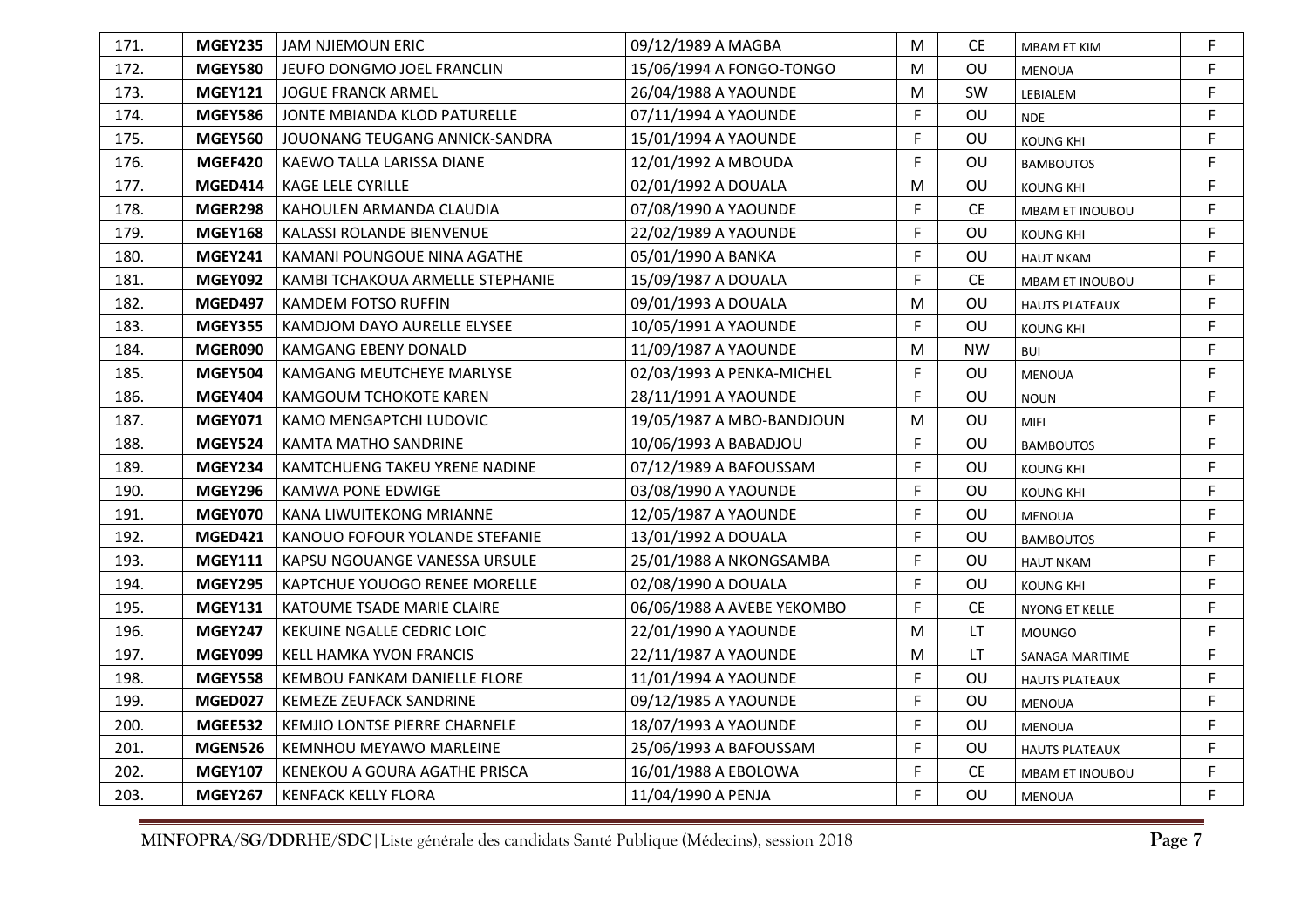| 204. | <b>MGEY222</b> | KENGNE TENE DELPHINE LAURE                  | 13/09/1989 A BAMOUGOUM  | F | OU        | <b>MIFI</b>            | F  |
|------|----------------|---------------------------------------------|-------------------------|---|-----------|------------------------|----|
| 205. | MGEF229        | <b>KENGNE YOUMBI ALVINE</b>                 | 03/11/1989 A BANDJOUN   | F | OU        | <b>HAUTS PLATEAUX</b>  | F  |
| 206. | MGEA293        | KENGNI MENDOMO GHISLAIN FREDERIC            | 31/07/1990 A DOUALA     | M | OU        | <b>MENOUA</b>          | F  |
| 207. | <b>MGEY310</b> | KENMOGNE SANDRINE ADELINE épse TABOLA FOSSA | 23/09/1990 A YAOUNDE    | F | OU        | <b>HAUTS PLATEAUX</b>  | F  |
| 208. | <b>MGEY347</b> | KENMOGNE TCHOUMTCHOUA DENISE LESLLY         | 15/03/1991 A YAOUNDE    | F | OU        | <b>KOUNG KHI</b>       | F  |
| 209. | <b>MGEY543</b> | KENMOGNE TCHUENBOU MALICK                   | 18/09/1993 A YAOUNDE    | M | OU        | <b>HAUTS PLATEAUX</b>  | F  |
| 210. | MGED025        | <b>KENYO KENNE CORINE</b>                   | 21/10/1985 A DOUALA     | F | OU        | <b>BAMBOUTOS</b>       | F. |
| 211. | <b>MGEY469</b> | KEPSEU KOUAMO ANNIE DORIS                   | 22/07/1992 A YAOUNDE    | F | OU        | <b>HAUTS PLATEAUX</b>  | F  |
| 212. | MGER209        | KESSENG KIYECK DANIEL                       | 11/08/1989 A YAOUNDE    | M | <b>CE</b> | MBAM ET INOUBOU        | F  |
| 213. | <b>MGEY139</b> | <b>KEUKOUMI JOSIANE</b>                     | 06/08/1988 A BANDJOUN   | F | OU        | <b>KOUNG KHI</b>       | F  |
| 214. | MGEF354        | <b>KKAPGANG KOUAGA MILAINE CAROLE</b>       | 07/05/1991 A BAFOUSSAM  | F | OU        | <b>NDE</b>             | F  |
| 215. | <b>MGED361</b> | KOAGNE FOUAGOU JACK MARTELLY                | 09/06/1991 A BAFOUSSAM  | F | OU        | <b>MIFI</b>            | F  |
| 216. | MGER589        | KOAWO SIBOUFO WILLIAM JAMES                 | 02/01/1995 A BAFOUSSAM  | M | OU        | <b>KOUNG KHI</b>       | F  |
| 217. | <b>MGER311</b> | KOGNI OLOUMOU NELSON                        | 28/09/1990 A YAOUNDE    | M | <b>CE</b> | <b>MBAM ET INOUBOU</b> | F  |
| 218. | MGED082        | <b>KOM TCHUENTEU LINE</b>                   | 30/07/1987 A BAYANGAM   | F | OU        | <b>MIFI</b>            | F  |
| 219. | <b>MGEY260</b> | <b>KONO MICHEL DIDIER</b>                   | 12/03/1990 A YAOUNDE    | M | <b>CE</b> | <b>HAUTE SANAGA</b>    | F  |
| 220. | <b>MGEY227</b> | KONTCHIPE TIEKWE DORIS VALERE               | 18/10/1989 A BAFANG     | F | OU        | <b>HAUT NKAM</b>       | F  |
| 221. | MGEF471        | KOUAM MACHIA ALICE LAURE                    | 08/08/1992 A BAFOUSSAM  | F | OU        | <b>HAUTS PLATEAUX</b>  | F. |
| 222. | <b>MGEY518</b> | KOUAM MURIELLE SANDRA                       | 19/05/1993 A YAOUNDE    | F | OU        | <b>HAUTS PLATEAUX</b>  | F. |
| 223. | MGER448        | KOUAMASSONG NGUEGUIM ARLENE                 | 27/04/1992 A MBOUDA     | F | OU        | <b>BAMBOUTOS</b>       | F  |
| 224. | <b>MGEY353</b> | KOUAMEN TAFEN MYRIAM EVODIE                 | 04/05/1991 A BANDJA     | F | OU        | <b>NDE</b>             | F  |
| 225. | <b>MGEY349</b> | KOUAMENDJOUO MICHELLE LAETISSIA             | 21/03/1991 A DOUALA     | F | <b>CE</b> | NYONG ET KELLE         | F  |
| 226. | <b>MGEY579</b> | KOUESSO SAA ARLETTE                         | 02/06/1994 A MBOUDA     | F | OU        | <b>BAMBOUTOS</b>       | F  |
| 227. | <b>MGEY140</b> | KOUNDI ANGOUNDA THERESE DOMINIQUE           | 08/08/1988 A YAOUNDE    | F | <b>CE</b> | MEFOU ET AFAMBA        | F  |
| 228. | MGER451        | KOUOGAN KUATE HERMANN KEVIN                 | 10/05/1992 A YAOUNDE    | M | OU        | <b>KOUNG KHI</b>       | F  |
| 229. | <b>MGEY517</b> | KOUOGUE KAMDEM MICHELE CAROLE               | 18/05/1993 A YAOUNDE    | F | OU        | <b>HAUTS PLATEAUX</b>  | F. |
| 230. | <b>MGEY393</b> | KOUONANG MONIQUE LUCRECE                    | 05/10/1991 A YAOUNDE    | F | OU        | <b>NDE</b>             | F  |
| 231. | MGEY057        | KOUONTCHOU TOUMO JOEL                       | 24/10/1986 A YAOUNDE    | M | OU        | <b>HAUTS PLATEAUX</b>  | F  |
| 232. | <b>MGEY240</b> | KOUOTOU MEFIRE AHMADOU BANDELLO             | 05/01/1990 A BANGOURAIN | M | OU        | <b>NOUN</b>            | F  |
| 233. | MGEF128        | KUETE SAKA HERNANDEZ                        | 30/05/1988 A BANGOU     | M | OU        | <b>BAMBOUTOS</b>       | F  |
| 234. | <b>MGEY398</b> | KUNGINI DOUALA EPIPHANIE                    | 26/10/1991 A YAOUNDE    | F | OU        | <b>BAMBOUTOS</b>       | F  |
| 235. | <b>MGEY199</b> | LADEM NGUEKENG CAROLE                       | 13/06/1989 A YAOUNDE    | F | OU        | MENOUA                 | F  |
| 236. | MGEY089        | LANTCHE WANDJI MARTIAL                      | 05/09/1987 A LOUM       | M | OU        | <b>NDE</b>             | F  |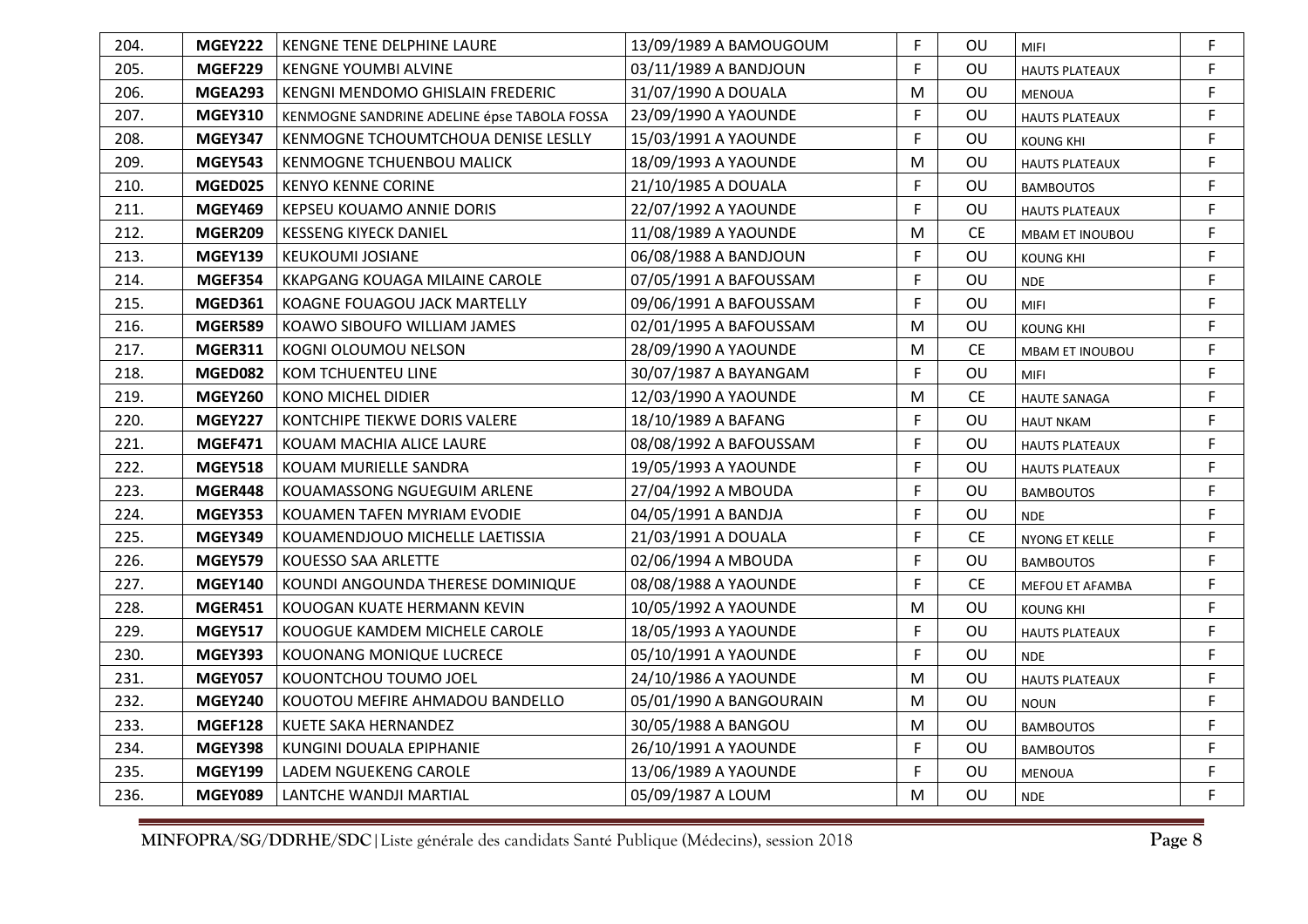| 237. | <b>MGEY257</b> | LAPAH YEMILI DORIS                    | 03/03/1990 A MBOUDA       | F.           | OU.       | <b>BAMBOUTOS</b>       | F |
|------|----------------|---------------------------------------|---------------------------|--------------|-----------|------------------------|---|
| 238. | MGEF459        | LEKEUFACK NGOUFACK BORIS ARNOLD       | 08/06/1992 A BAFOUSSAM    | M            | OU        | <b>MENOUA</b>          | F |
| 239. | <b>MGEY513</b> | LEKEULEM TEBON ROLANDE FLEURINE       | 13/04/1993 A NGAOUNDAL    | $\mathsf{F}$ | OU        | <b>MENOUA</b>          | F |
| 240. | <b>MGEY285</b> | LEMO SIMEU VICTORINE                  | 02/07/1990 A BATIE        | F            | OU        | <b>HAUTS PLATEAUX</b>  | F |
| 241. | MGED174        | LEMOFOUET FEUDJIO MADELEINE SORELLE   | 15/03/1989 A DSCHANG      | $\mathsf F$  | OU        | MENOUA                 | F |
| 242. | <b>MGEY246</b> | <b>LENDA France ARMELLE</b>           | 18/01/1990 A YAOUNDE      | F            | OU        | <b>NDE</b>             | F |
| 243. | <b>MGEY269</b> | LEUKENG TAMGOUA PAULE LARISSA         | 14/04/1990 A MBOUDA       | E            | OU        | <b>MENOUA</b>          | F |
| 244. | <b>MGEY187</b> | LEUWE DONSE FRANK ELIE                | 23/04/1989 A BAMENDA      | M            | OU        | <b>NDE</b>             | F |
| 245. | <b>MGEY306</b> | LINGO PHILIPPE ALBERT                 | 14/09/1990 A YAOUNDE      | M            | <b>NW</b> | <b>BUI</b>             | F |
| 246. | <b>MGER321</b> | LITCHOU FAMEN ARNOLD KEVIN            | 29/11/1990 A YAOUNDE      | M            | OU        | <b>NDE</b>             | F |
| 247. | MGER539        | LOYEM SONWA NELLY CLAIRE              | 11/08/1993 A YAOUNDE      | $\mathsf{F}$ | OU        | <b>BAMBOUTOS</b>       | F |
| 248. | <b>MGEY023</b> | <b>MABO MAGNE MOHOTSO PEGUY</b>       | 28/09/1985 A LOUM         | F            | OU        | <b>BAMBOUTOS</b>       | F |
| 249. | <b>MGEY570</b> | <b>MABONA BOYOGUENO FRANK OLIVIER</b> | 07/04/1994 A YAOUNDE      | M            | <b>CE</b> | MBAM ET INOUBOU        | F |
| 250. | <b>MGEY596</b> | MADJOUMO SIGNIE GWLADIS               | 09/04/1996 A BAMENDJOU    | F            | OU        | <b>HAUTS PLATEAUX</b>  | F |
| 251. | <b>MGEY343</b> | MAFO FONKWO VANESSA                   | 06/03/1991 A NKWEN        | $\mathsf F$  | OU        | <b>HAUTS PLATEAUX</b>  | F |
| 252. | <b>MGED569</b> | MAGNE FOTSING ORLANDE MANUELLA        | 29/03/1994 A YAOUNDE      | F.           | OU        | <b>HAUTS PLATEAUX</b>  | F |
| 253. | MGED052        | <b>MAGNE FOTSO CHRISTELLE I</b>       | 01/09/1986 A DOUALA       | $\mathsf F$  | OU        | <b>KOUNG KHI</b>       | F |
| 254. | <b>MGEY169</b> | MAGNE FOTSO CHRISTIANE GAELLE         | 03/03/1989 A DOUALA       | F            | OU        | <b>HAUTS PLATEAUX</b>  | F |
| 255. | <b>MGEY547</b> | MAGNE OUMBE OLGA YOLANDE              | 28/09/1993 A YAOUNDE      | F            | OU        | <b>HAUTS PLATEAUX</b>  | F |
| 256. | <b>MGEY116</b> | MAGNIE FEUSSI NADINE OLIVIA           | 04/03/1988 A YAOUNDE      | F            | OU        | <b>HAUTS PLATEAUX</b>  | F |
| 257. | <b>MGER575</b> | MAGOH ZONOU ERICA AUDREY              | 19/05/1994 A YAOUNDE      | F            | OU        | <b>BAMBOUTOS</b>       | F |
| 258. | <b>MGEY429</b> | MAHABA FOSSO JOSELINE LUCRESSE        | 26/02/1992 A PENKA-MICHEL | F.           | OU        | <b>MENOUA</b>          | F |
| 259. | MGER309        | <b>MAJOUMO MUKAM GRACE AURELIE</b>    | 19/09/1990 A YAOUNDE      | F            | OU        | <b>HAUTS PLATEAUX</b>  | F |
| 260. | <b>MGEY042</b> | MAKABA ADE JOSEPHA AGNES              | 28/05/1986 A NKONGOA      | F            | <b>CE</b> | <b>MEFOU ET AFAMBA</b> | F |
| 261. | MGED252        | MAKAM DJIMAFO EPOUSE NANA             | 16/02/1990 A MBOUDA       | F            | OU        | <b>BAMBOUTOS</b>       | F |
| 262. | <b>MGEF512</b> | MAKEUGNE WINNIE SORREL                | 12/04/1993 A BAHAM        | F            | OU        | <b>HAUTS PLATEAUX</b>  | F |
| 263. | <b>MGEF521</b> | MAKOUMPO SA'AH MIKAL ANGE             | 06/06/1993 A BONABERI     | F            | OU        | <b>MENOUA</b>          | F |
| 264. | <b>MGEY559</b> | <b>MAKUDJOU TEKAM</b>                 | 13/01/1994 A YAOUNDE      | F            | OU        | <b>HAUTS PLATEAUX</b>  | F |
| 265. | <b>MGEY185</b> | MALAMA OLIVIA ELVIR                   | 20/04/1989 A OBALA        | F            | <b>CE</b> | MBAM ET INOUBOU        | F |
| 266. | <b>MGEY556</b> | MALIEDJE BOMDA RAISSA                 | 04/01/1994 A YAOUNDE      | F            | OU        | <b>KOUNG KHI</b>       | F |
| 267. | <b>MGEY573</b> | MAMBU NGUEPNANG MILENE ISMAELLA       | 14/05/1994 A BAFOUSSAM    | F            | OU        | <b>KOUNG KHI</b>       | F |
| 268. | <b>MGEY243</b> | <b>MAMDEM GUIFFO EMELINE MARTINE</b>  | 11/01/1990 A YAOUNDE      | F            | OU        | <b>HAUTS PLATEAUX</b>  | F |
| 269. | MGER072        | MAMGNO GOUNOUE FRANCINE GAELLE        | 24/05/1987 A DOUALA       | F            | OU        | <b>KOUNG KHI</b>       | F |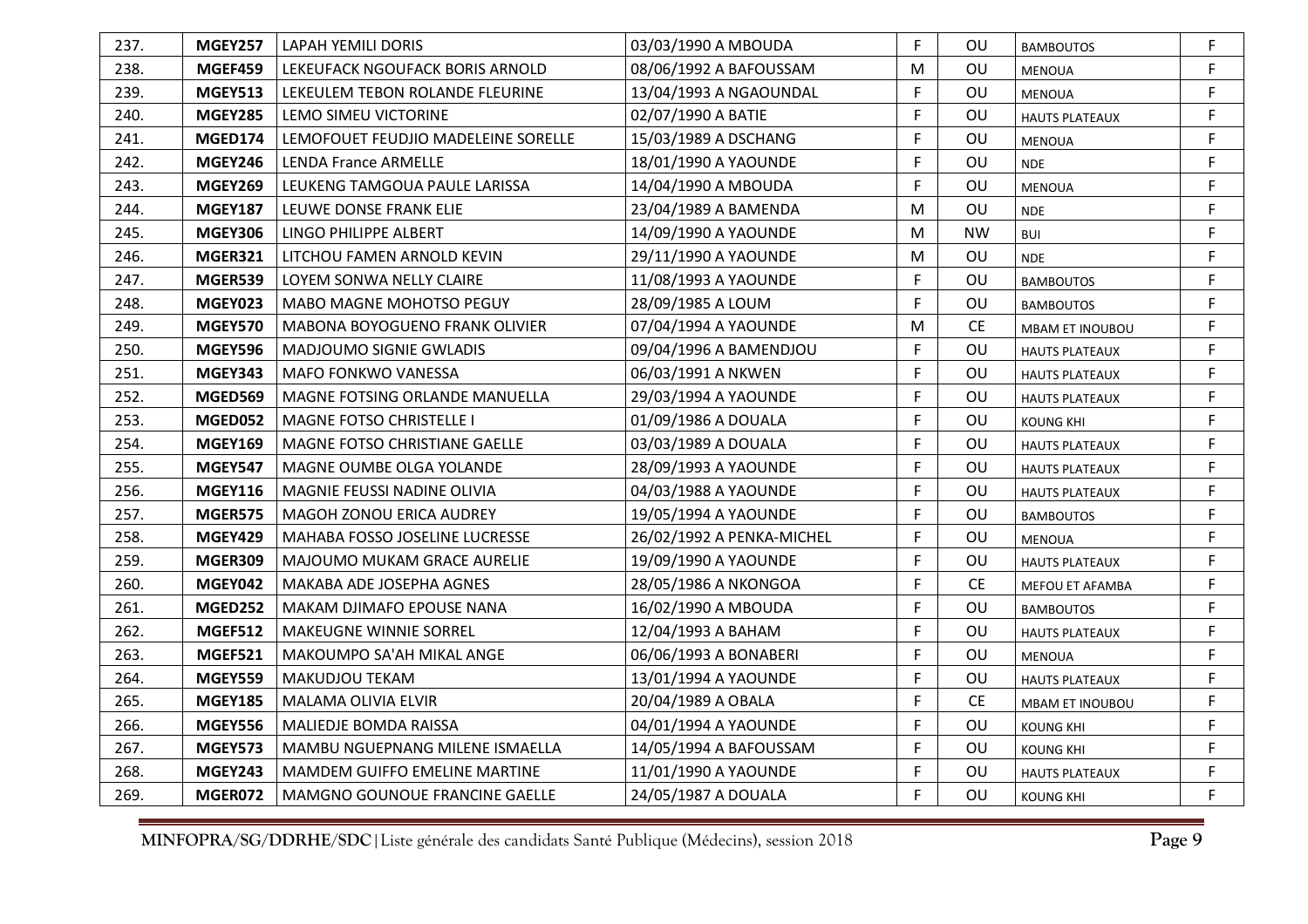| 270. | MGED372        | MAMGUEM FOKO LYDIE STELLA                | 25/07/1991 A DOUALA        | F.           | OU.       | <b>KOUNG KHI</b>       | F |
|------|----------------|------------------------------------------|----------------------------|--------------|-----------|------------------------|---|
| 271. | <b>MGEY266</b> | <b>MAMGUIA NGUIFO GHYSLENE</b>           | 01/04/1990 A BAHAM         | F            | OU        | <b>MIFI</b>            | F |
| 272. | <b>MGED201</b> | MANBIGA BATALA AMANDINE                  | 02/07/1989 A BALAMBA       | F            | <b>CE</b> | <b>MBAM ET INOUBOU</b> | F |
| 273. | MGEF408        | MANDAH MARINA ZELDA                      | 06/12/1991 A NKONGSAMBA    | E            | OU        | <b>BAMBOUTOS</b>       | F |
| 274. | MGER333        | MANDENG CHANELLE VALERIE                 | 17/01/1991 A DSCHANG       | $\mathsf F$  | CE.       | NYONG ET KELLE         | F |
| 275. | <b>MGEY465</b> | MANGA ESSAMA DIANE TATIANA               | 10/07/1992 A EZEZANG       | F            | <b>CE</b> | <b>LEKIE</b>           | F |
| 276. | <b>MGEY397</b> | MANGOH TAGUEDJIO LINDA                   | 23/10/1991 A BAFOUSSAM     | F            | OU        | <b>BAMBOUTOS</b>       | F |
| 277. | <b>MGEY595</b> | MAPTUE KAMDEM ERIKA MAEVA                | 05/01/1996 A DOUALA        | F            | OU        | <b>MIFI</b>            | F |
| 278. | <b>MGEY468</b> | MASSOH CHYLIE ROSTELLE                   | 20/07/1992 A DOUALA        | F            | OU        | MENOUA                 | F |
| 279. | <b>MGEY208</b> | MATESSA PEMPEMO AICHA ROBLESSE           | 31/07/1989 A BAFOUSSAM     | F            | OU        | <b>NOUN</b>            | F |
| 280. | <b>MGEY320</b> | <b>MATZO KINGNE FANNY</b>                | 24/11/1990 A BATIBO        | F            | OU        | <b>MENOUA</b>          | F |
| 281. | <b>MGEY403</b> | <b>MAWA KAMDEM CHRISTELLE</b>            | 26/11/1991 A OBALA         | F            | OU        | <b>NDE</b>             | F |
| 282. | <b>MGED473</b> | <b>MAWE TALLA INES</b>                   | 15/08/1992 A DSCHANG       | F            | OU        | <b>HAUTS PLATEAUX</b>  | F |
| 283. | <b>MGEY066</b> | MBALA NTSAMA LAZARE DIEUDONNE            | 19/02/1987 A YAOUNDE       | M            | <b>CE</b> | NYONG ET SO'O          | F |
| 284. | <b>MGEY445</b> | MBALLA AYISSI GUY PHILIPPE               | 16/04/1992 A EFOK          | M            | <b>CE</b> | LEKIE                  | F |
| 285. | MGED424        | MBARGA AMOUGOU FELIX                     | 01/02/1992 A GAROUA        | M            | <b>CE</b> | MEFOU ET AFAMBA        | F |
| 286. | <b>MGEY013</b> | <b>MBARGA GERALDINE ESTELLE</b>          | 26/03/1985 A YAOUNDE       | F            | <b>CE</b> | NYONG ET SO'O          | F |
| 287. | <b>MGEY359</b> | <b>MBARGA MBARGA</b>                     | 07/06/1991 A YAOUNDE       | F            | SU        | <b>VALLEE DU NTEM</b>  | F |
| 288. | <b>MGER508</b> | MBIAKEU KIYI JORE LLOÏC                  | 22/03/1993 A BUEA          | M            | OU        | <b>NDE</b>             | F |
| 289. | <b>MGEY360</b> | <b>MBOMENA TABENE LARISSA</b>            | 08/06/1991 A MBANDJOCK     | F            | <b>CE</b> | <b>HAUTE SANAGA</b>    | F |
| 290. | <b>MGER197</b> | MBOUNGUENG DINKOU CHATRICK JOVIL         | 28/05/1989 A AMBAM         | M            | OU        | <b>HAUTS PLATEAUX</b>  | F |
| 291. | <b>MGEY581</b> | MBOUTCHOUANG CHEBOU SANDRA               | 09/08/1994 A YAOUNDE       | $\mathsf{F}$ | OU        | <b>HAUTS PLATEAUX</b>  | F |
| 292. | MGED274        | MBUMNIER DJOZIE CHARLENE                 | 30/04/1990 A DOUALA        | F            | OU        | <b>KOUNG KHI</b>       | F |
| 293. | <b>MGEY370</b> | MEDOMBOU DOMCHE CARMELLE épse KENGNE NDE | 16/07/1991 A DOUALA        | F            | OU        | <b>HAUTS PLATEAUX</b>  | F |
| 294. | <b>MGEY519</b> | MEGNE ARIANE VANESSA                     | 25/05/1993 A DOUALA        | F            | OU        | <b>KOUNG KHI</b>       | F |
| 295. | <b>MGEY564</b> | MEGUEM WAMBO LORRAINE                    | 13/02/1994 A YAOUNDE       | F            | OU        | <b>KOUNG KHI</b>       | F |
| 296. | MGEY094        | MEKI AMELIE RITA                         | 22/09/1987 A BAMENYAM      | F            | AD        | <b>DJEREM</b>          | F |
| 297. | <b>MGEY217</b> | <b>MEKONTSO TALONGONG MAXIMIN</b>        | 22/08/1989 A YAOUNDE       | M            | OU        | <b>BAMBOUTOS</b>       | F |
| 298. | MGEY294        | <b>MEKOUI SUZANNE NATHALIE</b>           | 31/07/1990 A MFOU          | F            | <b>CE</b> | NYONG ET SO'O          | F |
| 299. | <b>MGEY460</b> | MELINGUI NGONO MARIE SOLANGE             | 10/06/1992 A EFOK          | F            | CE        | <b>LEKIE</b>           | F |
| 300. | <b>MGEF196</b> | MELONG NGOULA SERGINE                    | 26/05/1989 A DOUALA        | F            | OU        | <b>BAMBOUTOS</b>       | F |
| 301. | <b>MGEY126</b> | MELONGO BEYALA MARCELLE ANNICK           | 21/05/1988 A YAOUNDE       | F            | <b>CE</b> | <b>MFOUNDI</b>         | F |
| 302. | MGER344        | MENDOUGA MENDOUGA PROSPER                | 12/03/1991 A GAROUA-BOULAÏ | M            | <b>CE</b> | LEKIE                  | F |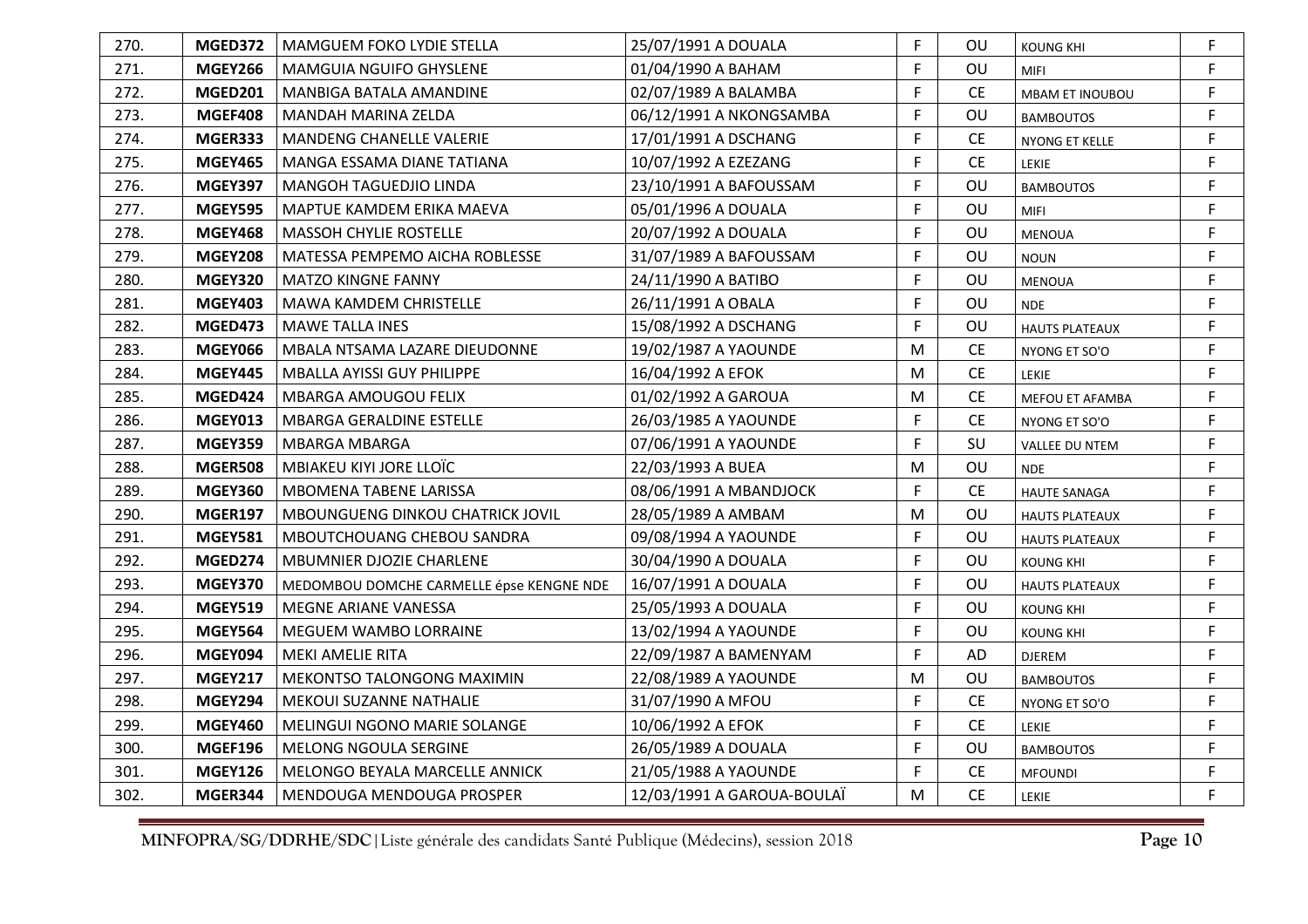| 303. | <b>MGER112</b> | MENG ELOUNA JEANNE ANGELE        | 27/01/1988 A YAOUNDE        | F           | СE        | LEKIE                 | F           |
|------|----------------|----------------------------------|-----------------------------|-------------|-----------|-----------------------|-------------|
| 304. | <b>MGEY156</b> | <b>MENONKA NAFACK YOLANDE</b>    | 10/01/1989 A MONATELE       | F           | OU        | <b>MENOUA</b>         | F           |
| 305. | <b>MGEY212</b> | <b>MENYENGUE OWONA HERVE S</b>   | 15/08/1989 A DOUALA         | M           | <b>CE</b> | LEKIE                 | F           |
| 306. | <b>MGEY597</b> | MESSE EDZOGO JENNY SEPHORA GRACE | 11/04/1996 A YAOUNDE        | F           | <b>CE</b> | LEKIE                 | F           |
| 307. | MGEY389        | METCHIEM OUMBE RUTH              | 20/09/1991 A YAOUNDE        | F           | OU        | <b>MIFI</b>           | F           |
| 308. | <b>MGEY375</b> | METCHOUM DIANE VIVIANE           | 01/08/1991 A BAFOUSSAM      | F           | OU        | <b>MIFI</b>           | F           |
| 309. | MGEY590        | MEUPEOU TIEKWE JACKY STEPHANIE   | 04/01/1995 A YAOUNDE        | F           | OU        | <b>HAUTS PLATEAUX</b> | F           |
| 310. | MGED047        | MEWABO ADELINE PELAGIE           | 20/06/1986 A DOUALA         | F           | OU        | KOUNG KHI             | F           |
| 311. | <b>MGEY480</b> | MEWOUO NGOUYAMSA JELILA          | 02/10/1992 A BAFOUSSAM      | F           | OU        | <b>NOUN</b>           | F           |
| 312. | <b>MGEY331</b> | MFOUTH KEMAJOU PAMELA            | 14/01/1991 A YAOUNDE        | F           | OU        | <b>NDE</b>            | F           |
| 313. | MGEF479        | MIKE NLIYA RAISSA                | 02/10/1992 A MBOUDA         | F           | OU        | <b>NDE</b>            | F           |
| 314. | <b>MGEY113</b> | MINALA NGONO CLAUDE MICHELE      | 17/02/1988 A YAOUNDE        | F           | <b>CE</b> | <b>LEKIE</b>          | F           |
| 315. | <b>MGEY248</b> | MINKA MILENE AURELLE             | 27/01/1990 A BAFOUSSAM      | F           | <b>CE</b> | NYONG ET KELLE        | F           |
| 316. | MGEY379        | MINKOULOU ENGAMBA CLAUDIA        | 09/08/1991 A YAOUNDE        | F           | SU        | <b>MVILA</b>          | F           |
| 317. | MGEY080        | <b>MOHAMADOU DJIBRILLA</b>       | 15/07/1987 A MAROUA         | M           | <b>NO</b> | <b>MAYO LOUTI</b>     | F           |
| 318. | <b>MGEY181</b> | MOKAM FOTSO LINDA BLANCHE        | 31/03/1989 A YAOUNDE        | F           | OU        | <b>HAUTS PLATEAUX</b> | F           |
| 319. | MGEY239        | <b>MONDJI SUZANNE</b>            | 02/01/1990 A NDIKINIMEKI    | F           | <b>CE</b> | MBAM ET INOUBOU       | F           |
| 320. | MGEF018        | <b>MONOUE THERESE</b>            | 09/06/1985 A BAHAM          | F           | OU        | <b>HAUTS PLATEAUX</b> | $\mathsf F$ |
| 321. | MGED041        | MOTA WABO LEA SANDRINE           | 11/05/1986 A NDOUGUE        | F           | OU        | <b>KOUNG KHI</b>      | F           |
| 322. | MGEF292        | MOTCHEYO CHEPIG HYACINTHE        | 27/07/1990 A BALENG         | M           | OU        | KOUNG KHI             | F           |
| 323. | <b>MGEY129</b> | MOTIO BETATO JOSEPHINE LAURE     | 30/05/1988 A DOUALA         | F           | OU        | <b>KOUNG KHI</b>      | F           |
| 324. | <b>MGEY193</b> | MOTIO FOTSO GAELLE               | 18/05/1989 A BAFOUSSAM      | F           | ES        | <b>HAUT NYONG</b>     | F           |
| 325. | MGER499        | MOTOUOM FOKAM CAROLINE MANUELA   | 20/01/1993 A NGAOUNDERE     | F           | OU        | <b>KOUNG KHI</b>      | F           |
| 326. | <b>MGEY317</b> | MOUAHA TCHUILEN BERNY VANESSA    | 31/10/1990 A DOUALA         | F           | OU        | <b>NDE</b>            | F           |
| 327. | <b>MGEY385</b> | MOUGNUTOU MEFIRE SAMIRA          | 05/09/1991 A YAOUNDE        | $\mathsf F$ | OU        | <b>NOUN</b>           | F           |
| 328. | <b>MGEY162</b> | MOUKAM MOUADEU JOEL EMMANUEL     | 24/01/1989 A YAOUNDE        | M           | OU        | <b>HAUT NKAM</b>      | F           |
| 329. | <b>MGEY250</b> | MPOBOU DOMPIE TATIANA GAELLE     | 04/02/1990 A YAOUNDE        | F           | OU        | <b>MIFI</b>           | F           |
| 330. | MGEG304        | <b>NADA RAPRY FELICITE</b>       | 13/09/1990 A DAGAÏ          | F           | EN        | <b>DIAMARE</b>        | F           |
| 331. | MGED336        | NAFACK FLORIANE SONIA            | 31/01/1991 A YAOUNDE        | F           | OU        | <b>MENOUA</b>         | F           |
| 332. | MGEY091        | NAMA ENYEGUE PHILIPPE HERVE      | 11/09/1987 A GAROUA         | M           | SU        | <b>MVILA</b>          | F           |
| 333. | <b>MGEY493</b> | NANFACK ANAMO EMMERENCE          | 05/01/1993 A FOTSEM-LESSING | F           | OU        | <b>MENOUA</b>         | F           |
| 334. | MGEY578        | NANSEU MINERVE AICHA             | 25/05/1994 A BAFOUSSAM      | F           | OU        | <b>NDE</b>            | F           |
| 335. | MGEY020        | NDAM FEUNJOU EMMANUEL ERIC       | 11/07/1985 A NJISSE         | M           | OU        | <b>NOUN</b>           | F           |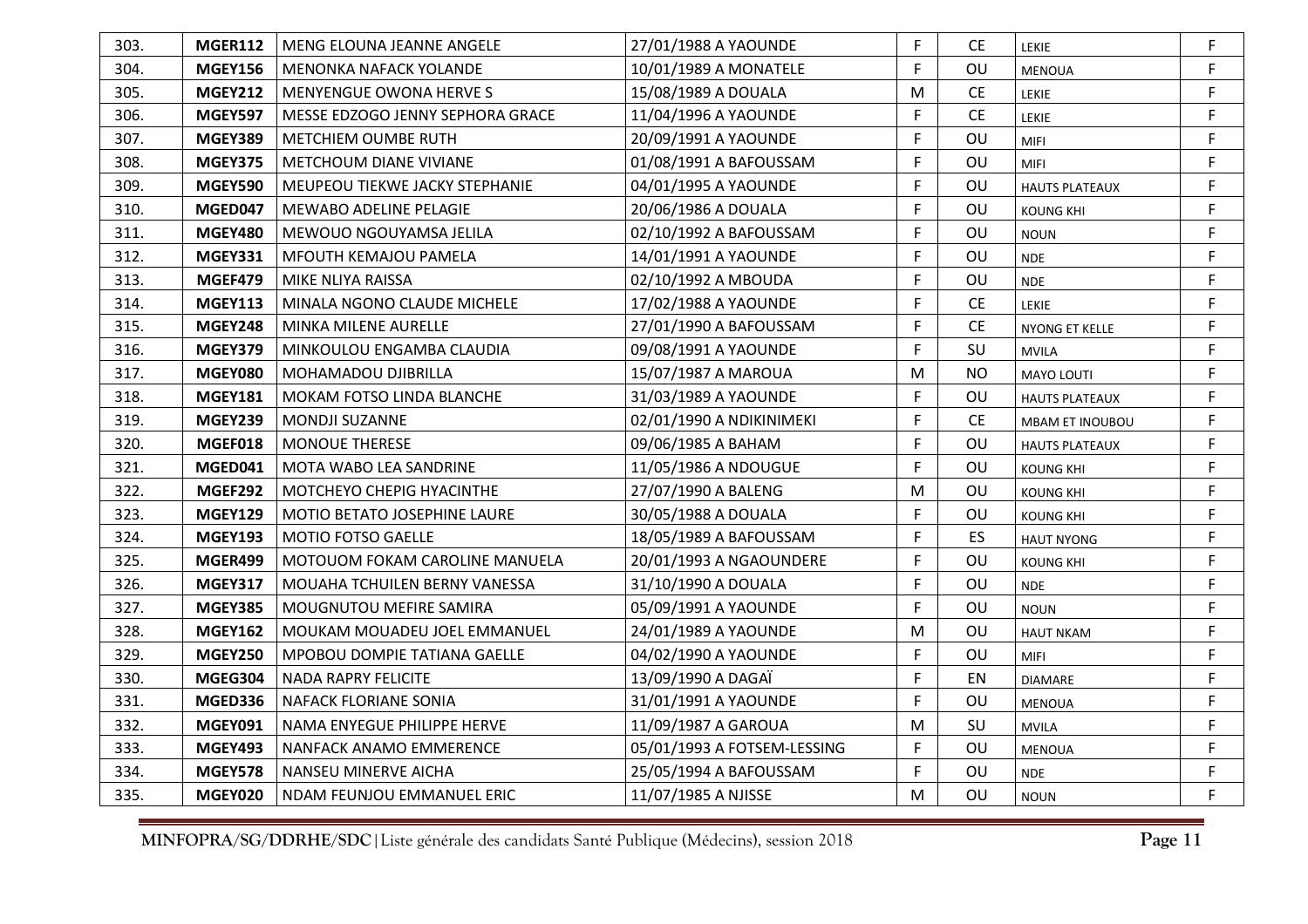| 336. | MGED043        | NDAM YAP EMMANUEL STELLE             | 30/05/1986 A DOUALA          | M | OU        | <b>NOUN</b>           | F           |
|------|----------------|--------------------------------------|------------------------------|---|-----------|-----------------------|-------------|
| 337. | <b>MGEY485</b> | NDAYONG NKWAYEB RAOUL                | 16/11/1992 A YAOUNDE         | M | OU        | <b>NDE</b>            | F           |
| 338. | MGER523        | NDEFFO MAZO CHRISTIANE               | 10/06/1993 A YAOUNDE         | F | OU        | <b>KOUNG KHI</b>      | F           |
| 339. | MGED142        | NDEFO FOKAM ASTRID ESTELLE           | 18/08/1988 A DOUALA          | F | OU        | <b>KOUNG KHI</b>      | F           |
| 340. | MGEY026        | NDGIDHE NOUBETH FRANCOISE LAURE      | 21/10/1985 A YAOUNDE         | F | OU        | <b>NDE</b>            | F           |
| 341. | <b>MGEY413</b> | NDJETCHEU MOUALEU PATRICIA INGRID    | 01/01/1992 A YAOUNDE         | F | OU        | <b>HAUT NKAM</b>      | F           |
| 342. | <b>MGEY419</b> | NDJOM TONG SUZANNE MERVEILLE         | 10/01/1992 A EDEA            | F | <b>LT</b> | <b>NKAM</b>           | F           |
| 343. | MGER530        | NDJOMOU NANA TCHOFAMBI               | 16/07/1993 A BERTOUA         | F | OU        | <b>NDE</b>            | F           |
| 344. | MGER592        | NDOLA TAKOULO RAÏSSA                 | 27/01/1995 A BALESSING       | F | OU        | MENOUA                | F           |
| 345. | <b>MGED207</b> | NDONGO ETEME VICTOR JULES FILS       | 23/07/1989 A YAOUNDE         | M | <b>CE</b> | <b>MFOUNDI</b>        | F           |
| 346. | <b>MGEY149</b> | NDOSSEU TANKEU ARIANE                | 18/11/1988 A YAOUNDE         | F | OU        | <b>NDE</b>            | F           |
| 347. | MGEF236        | <b>NEKOU LERIC ARMEL</b>             | 20/12/1989 A BAFOUSSAM       | M | OU        | <b>MIFI</b>           | F           |
| 348. | <b>MGEY486</b> | NEMATCHOUA MENCIER CYNTHIA AXELLE    | 18/11/1992 A YAOUNDE         | F | OU        | <b>HAUT NKAM</b>      | F           |
| 349. | <b>MGEY172</b> | NEMATCHOUA YAMAGA ANDY BERNICE       | 10/03/1989 A YAOUNDE         | F | <b>OU</b> | <b>HAUT NKAM</b>      | $\mathsf F$ |
| 350. | MGEY038        | NGA TCHOUMI EMMANUELLE               | 25/04/1986 A YAOUNDE         | F | OU        | <b>NDE</b>            | F           |
| 351. | <b>MGEY450</b> | NGABIAPSI KOUOKAM ANNICK LAETITIA    | 30/04/1992 A YAOUNDE         | F | OU        | <b>HAUTS PLATEAUX</b> | F           |
| 352. | <b>MGEF552</b> | NGABNYO FRANCK WILLIAM               | 12/11/1993 A DOUALA          | M | OU        | <b>NDE</b>            | F           |
| 353. | <b>MGEY498</b> | NGAGOUE HAKOUA AURELIE               | 17/01/1993 A YAOUNDE         | F | OU        | <b>HAUT NKAM</b>      | F           |
| 354. | MGEF462        | NGAMGO KAMDEM JENNY CHRISTELLE       | 21/06/1992 A YAOUNDE         | F | OU        | <b>HAUTS PLATEAUX</b> | F           |
| 355. | MGED482        | NGANGO SIEYANJI LYDIA ANGE           | 02/11/1992 A DOUALA CAMEROUN | F | OU        | <b>HAUT NKAM</b>      | F           |
| 356. | MGED511        | NGANHYIM NGUEMEZI AURORE             | 09/04/1993 A DOUALA          | F | OU        | <b>MENOUA</b>         | F           |
| 357. | <b>MGEF135</b> | NGANKOU TCHANKEU STEVE LANDRY        | 21/07/1988 A BAFOUSSAM       | M | OU        | <b>NDE</b>            | F           |
| 358. | <b>MGEY259</b> | NGANSO MBADIE ALEX STEPHANE          | 10/03/1990 A YAOUNDE         | M | OU        | <b>NDE</b>            | F           |
| 359. | <b>MGEY312</b> | NGASOUA TOMFEU CLARENCE              | 04/10/1990 A YAOUNDE         | F | OU        | <b>NDE</b>            | F           |
| 360. | <b>MGEY122</b> | NGASSA MEUTCHI GEORGES-DIDIER        | 26/04/1988 A EDEA            | M | OU        | <b>HAUTS PLATEAUX</b> | F           |
| 361. | MGED396        | NGASSA TCHAPTCHE MANUELLA BLANCHE    | 12/10/1991 A DOUALA          | F | OU        | <b>NDE</b>            | F           |
| 362. | <b>MGEY242</b> | NGASSY TCHAMANI PATRICIA épse KENGNI | 05/01/1990 A POLI            | F | OU        | <b>HAUT NKAM</b>      | F           |
| 363. | MGEF086        | NGATCHA FAPOUM CHRISTELLE            | 23/08/1987 A FOUMBAN         | F | OU        | <b>NDE</b>            | F           |
| 364. | <b>MGEY576</b> | NGATSING CHRISTELLE SHANTI           | 19/05/1994 A DOUALA          | F | OU        | <b>HAUTS PLATEAUX</b> | F           |
| 365. | MGER426        | NGNAMEKONG MOFFO MARCELLIN BRONDO    | 17/02/1992 A NKONGSAMBA      | M | OU        | <b>BAMBOUTOS</b>      | F           |
| 366. | <b>MGEY587</b> | NGO DIEU METCHUIEUM YAMBA LILIANE    | 08/11/1994 A YAOUNDE         | F | OU        | KOUNG KHI             | F           |
| 367. | <b>MGEY123</b> | NGO MODE JEANNE RACHEL LESLIE        | 09/05/1988 A LIBAMBA         | F | <b>CE</b> | NYONG ET KELLE        | F           |
| 368. | <b>MGEY284</b> | NGO OMAM CATHERINE JUDITH            | 28/06/1990 A YAOUNDE         | F | <b>LT</b> | SANAGA MARITIME       | F.          |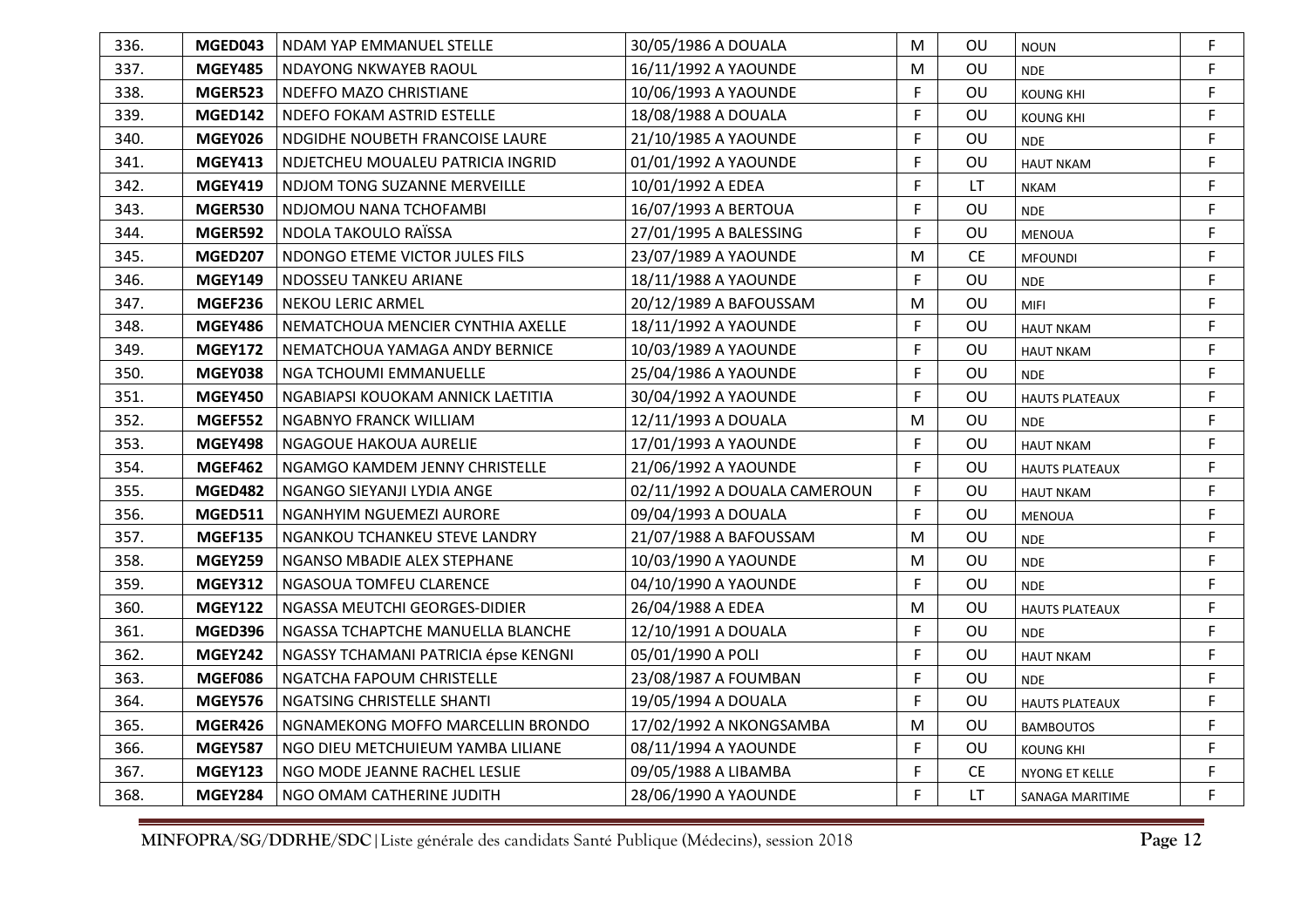| 369. | <b>MGEY300</b> | NGOLE CHARLENE LAURICE                    | 18/08/1990 A GAROUA         | F.           | LT        | <b>MOUNGO</b>         | F |
|------|----------------|-------------------------------------------|-----------------------------|--------------|-----------|-----------------------|---|
| 370. | <b>MGEY213</b> | NGONGANG DJIOKEP HERMAN                   | 17/08/1989 A BAMENDA        | M            | OU        | <b>MIFI</b>           | F |
| 371. | MGEY237        | NGONLEP NZOGUE AGNES LARISSA              | 20/12/1989 A DOUALA         | $\mathsf{F}$ | <b>LT</b> | SANAGA MARITIME       | F |
| 372. | <b>MGEY415</b> | NGONO JEANINE MICHELLE                    | 03/01/1992 A MESSAMENA      | E            | ES        | <b>HAUT NYONG</b>     | F |
| 373. | MGER270        | NGONO ONANA ETIENNE                       | 18/04/1990 A YAOUNDE        | M            | <b>CE</b> | <b>LEKIE</b>          | F |
| 374. | <b>MGED265</b> | NGOUANBE NCHANGO ODETTE                   | 31/03/1990 A YAOUNDE        | F            | <b>OU</b> | <b>HAUT NKAM</b>      | F |
| 375. | <b>MGEY516</b> | NGOUANET TAZANOU ETIENNE PATIENCE         | 11/05/1993 A BAFOUSSAM      | E            | OU        | <b>MENOUA</b>         | F |
| 376. | <b>MGEY348</b> | NGOUEKO SIEYADJEU MYLENE RAISSA           | 19/03/1991 A DOUALA         | F            | OU        | <b>HAUT NKAM</b>      | F |
| 377. | <b>MGEY405</b> | NGOULA MADJO CHARLOTTE                    | 29/11/1991 A MANKON-BAMENDA | $\mathsf F$  | OU        | <b>BAMBOUTOS</b>      | F |
| 378. | <b>MGEY515</b> | NGOUMNJOUEN MEFIRE ABIBA-AIMEE            | 10/05/1993 A KOUPA-MATAPIT  | F.           | OU        | <b>NOUN</b>           | F |
| 379. | <b>MGEY114</b> | NGOUNDJE NOKAM FRANCINE CHANCELLE         | 28/02/1988 A DOUALA         | $\mathsf{F}$ | OU        | <b>KOUNG KHI</b>      | F |
| 380. | <b>MGEY549</b> | NGOUNDJOU NTCHEUZENG AMANDA LOTTI         | 30/09/1993 A MBOUDA         | F            | OU        | <b>NDE</b>            | F |
| 381. | <b>MGEY155</b> | NGOUNOU DJEALIEU ELIANE                   | 02/01/1989 A BERTOUA        | F            | OU        | <b>HAUT NKAM</b>      | F |
| 382. | <b>MGEY133</b> | NGOUNOU LAMBERT ROMARIC                   | 10/07/1988 A BABOATE        | M            | OU        | <b>HAUT NKAM</b>      | F |
| 383. | <b>MGEY553</b> | NGOUOGHE BECHET CARMEN OLIVIA             | 23/11/1993 A YAOUNDE        | $\mathsf F$  | OU        | <b>HAUTS PLATEAUX</b> | F |
| 384. | <b>MGEY584</b> | <b>NGOWE FORTUNE</b>                      | 16/10/1994 A YAOUNDE        | F.           | OU        | <b>HAUTS PLATEAUX</b> | F |
| 385. | MGEY029        | NGUEDIA CHOUNKENG AUDE                    | 07/01/1986 A NDOH DJUMTITSA | F            | OU        | <b>MENOUA</b>         | F |
| 386. | <b>MGEY035</b> | NGUEFACK PIEMBA DORIC CATHY épse AZEUFACK | 23/03/1986 A DOUALA         | F            | OU        | <b>MENOUA</b>         | F |
| 387. | <b>MGEY105</b> | NGUEGUEN KAMENI ADELINE épse MOMO         | 10/01/1988 A YAOUNDE        | F            | OU        | <b>HAUT NKAM</b>      | F |
| 388. | MGEF332        | NGUELO FOUE ESTELLE VANNIQUE              | 16/01/1991 A BAFOUSSAM      | F            | OU        | <b>HAUTS PLATEAUX</b> | F |
| 389. | MGED048        | NGUEMMEGNE TCHUIMTE NADINE OLIVIA         | 22/06/1986 A DOUALA         | F            | OU        | <b>KOUNG KHI</b>      | F |
| 390. | <b>MGEY391</b> | NGUEPNANG NJAPOU KEVINE STELLA            | 02/10/1991 A DOUALA         | F.           | OU        | <b>HAUT NKAM</b>      | F |
| 391. | <b>MGED275</b> | <b>NGUEPNANG VANESSA</b>                  | 06/05/1990 A DOUALA         | F            | OU        | <b>KOUNG KHI</b>      | F |
| 392. | MGED138        | NGUETA SABEYA MBOKAM ZURIDE DOCHERTINE    | 01/08/1988 A DOUALA         | F            | OU        | <b>NDE</b>            | F |
| 393. | <b>MGEY137</b> | NGUETBOKET PEMI AICHA                     | 31/07/1988 A YAOUNDE        | F            | OU        | <b>NOUN</b>           | F |
| 394. | <b>MGED441</b> | NGUIDJOI MARTHE DIANE                     | 11/04/1992 A ESEKA          | F            | <b>CE</b> | NYONG ET KELLE        | F |
| 395. | <b>MGEY130</b> | NGUIDJOL AFANA CHRISTELLE STEPHANIE       | 02/06/1988 A SA'A           | F            | <b>CE</b> | <b>LEKIE</b>          | F |
| 396. | <b>MGEY151</b> | <b>NGUIDJOL ANDRE YVES</b>                | 03/12/1988 A POUMA          | M            | LT        | SANAGA MARITIME       | F |
| 397. | MGEY033        | NGUIFFO NDIFFOKOU YANNCIK CHRISTIAN       | 14/03/1986 A NKONGSAMBA     | M            | OU        | <b>HAUTS PLATEAUX</b> | F |
| 398. | <b>MGEY231</b> | NGUIMGO NGOUFACK NELLY-DAILA              | 07/11/1989 A EBOLOWA        | F            | OU        | <b>MENOUA</b>         | F |
| 399. | <b>MGEY085</b> | NINLA TADZON BONAVENTURE                  | 10/08/1987 A BAFOUSSAM      | M            | OU        | <b>BAMBOUTOS</b>      | F |
| 400. | MGED074        | NJAMEN TANTA MIRANDE                      | 01/06/1987 A BANGANGTE      | F            | OU        | <b>NDE</b>            | F |
| 401. | MGEG039        | NJANSEB NFANLEU CARINE LAURE              | 29/04/1986 A YAOUNDE        | F            | <b>LT</b> | <b>NKAM</b>           | F |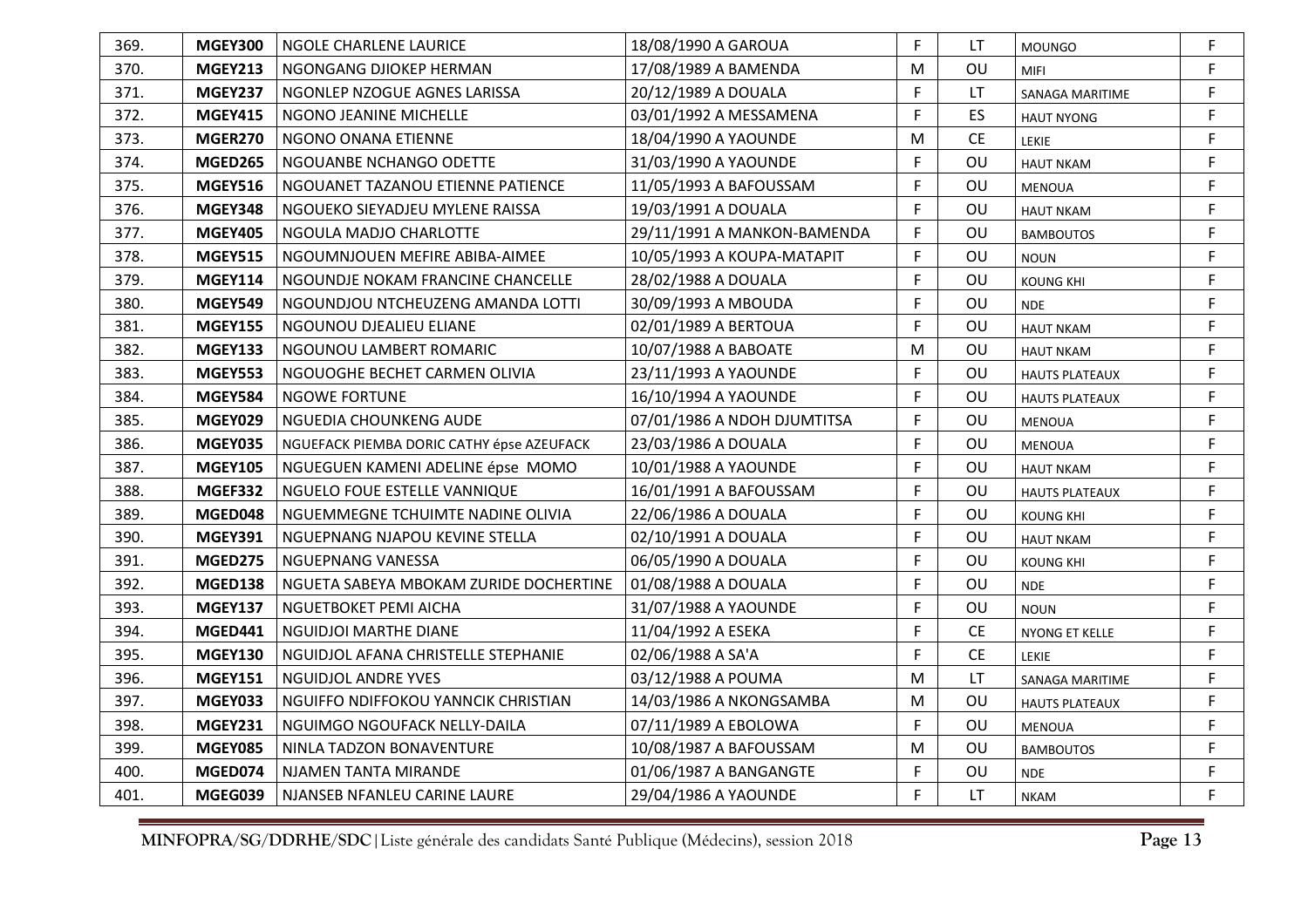| 402. | MGEY494        | NJEMBE JONATHAN PIERRE BENIS-CLEMENT | 06/01/1993 A YAOUNDE         | M | LT        | SANAGA MARITIME       | F           |
|------|----------------|--------------------------------------|------------------------------|---|-----------|-----------------------|-------------|
| 403. | <b>MGED218</b> | NJEUTCHAM TCHOUBI ESTELLE NELLE      | 27/08/1989 A DOUALA          | F | OU        | <b>NDE</b>            | F           |
| 404. | <b>MGEY064</b> | NJIOSSI NZOUEDI ASTRID KEVINE        | 30/01/1987 A MEIGANGA        | F | OU        | <b>HAUTS PLATEAUX</b> | F.          |
| 405. | <b>MGEY376</b> | NJIWA NZOUPE ANNIE FLORE             | 01/08/1991 A BAFOUSSAM       | F | OU        | <b>NDE</b>            | F           |
| 406. | <b>MGEY322</b> | NJOCK LISSOUCK LOUIS FABRICE         | 28/12/1990 A YAOUNDE         | M | <b>CE</b> | NYONG ET KELLE        | F           |
| 407. | <b>MGEY388</b> | NJOFANG TETO POULENC                 | 18/09/1991 A YAOUNDE         | M | OU        | <b>NDE</b>            | F           |
| 408. | <b>MGEY173</b> | NKECK JERIEL PASCAL                  | 14/03/1989 A YAOUNDE         | M | LT        | <b>NKAM</b>           | F           |
| 409. | <b>MGED565</b> | NKENFAG NININE MARTHE                | 28/02/1994 A BAFOUSSAM       | F | OU        | <b>MENOUA</b>         | F           |
| 410. | <b>MGEY439</b> | NKOA MBALLA GUICHELLE FERNANDE       | 08/04/1992 A OKOLA           | F | <b>CE</b> | LEKIE                 | $\mathsf F$ |
| 411. | MGER232        | <b>NKONO CLAUDE IVAN</b>             | 18/11/1989 A YAOUNDE         | M | LT        | SANAGA MARITIME       | $\mathsf F$ |
| 412. | <b>MGEY540</b> | NKOUHOUO MFONDI IBRAHIM              | 19/08/1993 A FOUMBAN         | M | OU        | <b>NOUN</b>           | F           |
| 413. | <b>MGEY394</b> | NKUINKEUN NJIMONLUN YOLANDE NOELA    | 05/10/1991 A BANGANGTE       | F | OU        | <b>NDE</b>            | F           |
| 414. | MGEY061        | NKWELEKO NKOUNGWE PIERRE JULES       | 30/11/1986 A BANKA - BFG     | M | OU        | <b>HAUT NKAM</b>      | F           |
| 415. | <b>MGEY132</b> | NOMO KATELLE DIANA                   | 08/07/1988 A YAOUNDE         | F | <b>CE</b> | LEKIE                 | F           |
| 416. | <b>MGEY329</b> | NON NJIMBON GLENN STEPHANE           | 06/01/1991 A YAOUNDE         | M | OU        | <b>KOUNG KHI</b>      | F           |
| 417. | MGEM009        | NONO NJIKI YOLLANDE CHRISTELLE       | 09/02/1985 A NJISSE          | F | EN        | <b>MAYO TSANAGA</b>   | F           |
| 418. | <b>MGEY478</b> | NOTAYA NAOUSSI HANS                  | 07/09/1992 A BATCHAM         | M | Ου        | <b>BAMBOUTOS</b>      | F           |
| 419. | <b>MGEY582</b> | <b>NOUBISSI KAMGUEU FALLONE</b>      | 05/09/1994 A YAOUNDE         | F | OU        | <b>HAUTS PLATEAUX</b> | F           |
| 420. | <b>MGEY313</b> | NOUBISSI YOUMBI JACQUES MODESTIE     | 11/10/1990 A BAFOUSSAM       | M | OU        | <b>MIFI</b>           | F           |
| 421. | <b>MGEY505</b> | NOUEBISSI PFEUDIE LINDA              | 08/03/1993 A BERTOUA         | F | OU        | <b>HAUTS PLATEAUX</b> | F           |
| 422. | <b>MGEY561</b> | NOUMSI KANMOGNE KEVINE GLADYS        | 24/01/1994 A YAOUNDE         | F | OU        | <b>KOUNG KHI</b>      | F           |
| 423. | <b>MGER211</b> | NOUTIE BAKAKEU ESTELLE               | 15/08/1989 A YAOUNDE         | F | OU        | <b>NDE</b>            | $\mathsf F$ |
| 424. | <b>MGED102</b> | NOUYEP PAUL JUNIOR THIERRY           | 18/12/1987 A DOUALA          | M | OU        | <b>NDE</b>            | F           |
| 425. | <b>MGEY244</b> | NSANGOU MFOKOU EUGENE ARNOLD         | 13/01/1990 A BAMENYAM        | M | OU        | <b>NOUN</b>           | $\mathsf F$ |
| 426. | <b>MGEY134</b> | NSIMEN HEUMBIA FABRICE               | 19/07/1988 A BANGWA          | M | OU        | <b>NDE</b>            | $\mathsf F$ |
| 427. | <b>MGEY481</b> | NSONGAN MBELECK JOSEPH GATIEN        | 06/10/1992 A BOBOG           | M | <b>CE</b> | NYONG ET KELLE        | F           |
| 428. | <b>MGEY358</b> | NTAMACK THERESE JOCELYNE             | 07/06/1991 A YAOUNDE         | F | <b>CE</b> | NYONG ET KELLE        | F           |
| 429. | <b>MGEY088</b> | NTI DALLE LANDRY                     | 04/09/1987 A EBOLOWA         | M | SU        | <b>MVILA</b>          | $\mathsf F$ |
| 430. | <b>MGEY340</b> | NTIYOU WANDJI INGRID CARMELLE        | 06/02/1991 A DOUALA          | F | OU        | <b>NDE</b>            | F           |
| 431. | <b>MGER303</b> | NTONGA ZANG REGINE CARINE            | 13/09/1990 A EBOLSI          | F | <b>CE</b> | MEFOU ET AFAMBA       | F           |
| 432. | MGER577        | NTOP EBOKO MARTHE GHARANTE           | 23/05/1994 A YAOUNDE         | F | <b>CE</b> | <b>HAUTE SANAGA</b>   | F           |
| 433. | MGER223        | NTOUGANG NGOUAFONG EDMOND            | 27/09/1989 A MTE MALOUNTOUEN | M | OU        | BAMBOUTOS             | $\mathsf F$ |
| 434. | MGEY079        | NTSAMA BIPOUNA FIDELE YOLANDE        | 11/06/1987 A YAOUNDE         | F | <b>CE</b> | <b>LEKIE</b>          | F           |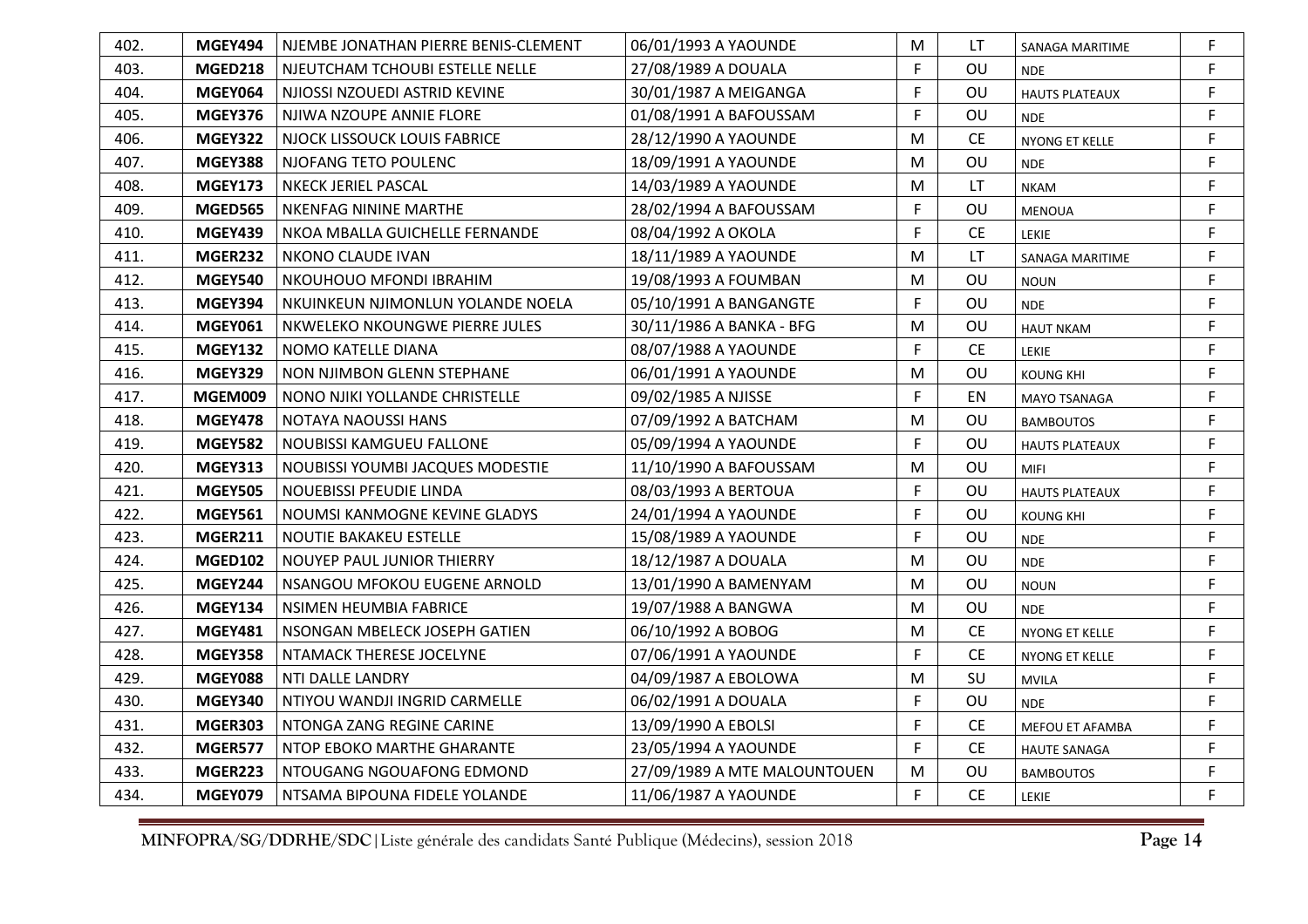| 435. | <b>MGEY557</b> | NTSORE NOAH ANDRE MARIE         | 10/01/1994 A MBNGASSINA       | M           | CЕ        | <b>MBAM ET KIM</b>    | F |
|------|----------------|---------------------------------|-------------------------------|-------------|-----------|-----------------------|---|
| 436. | MGER410        | NWAGUEM DORICE LESLIE           | 16/12/1991 A DOUALA           | F           | OU        | <b>HAUTS PLATEAUX</b> | F |
| 437. | <b>MGEY440</b> | NWANDA TCHAKOUTE VANESSA        | 09/04/1992 A YAOUNDE          | F           | OU        | <b>NDE</b>            | F |
| 438. | MGEY034        | <b>NWATCHAP JEAN-JACQUES</b>    | 22/03/1986 A BAYANGAM         | M           | OU        | <b>KOUNG KHI</b>      | F |
| 439. | <b>MGER191</b> | NYA TCHATCHOUA RODRIGUE         | 05/05/1989 A BAFOUSSAM        | M           | OU        | <b>NDE</b>            | F |
| 440. | <b>MGEY456</b> | NYANGONO BERNADETTE LAURE       | 20/05/1992 A MINKOMILALA-ESSE | F           | <b>CE</b> | NYONG ET MFOUMOU      | F |
| 441. | <b>MGEY280</b> | NYANGONO MANUELA ELODIE         | 24/05/1990 A YAOUNDE          | F.          | SU        | <b>MVILA</b>          | F |
| 442. | MGED046        | <b>NYOUNAI TANG</b>             | 12/06/1986 A OTELE            | M           | <b>CE</b> | NYONG ET KELLE        | F |
| 443. | <b>MGEY253</b> | NZINA TOUPENDI ZOULIATOUI       | 16/02/1990 A KOUTABA-MATAKET  | $\mathsf F$ | OU        | <b>NOUN</b>           | F |
| 444. | <b>MGEY467</b> | NZOCK MOR VICTOIRE SONITA       | 11/07/1992 A YAOUNDE          | F           | LT        | <b>NKAM</b>           | F |
| 445. | <b>MGEY594</b> | OBEKANDON CHLOE ANDREA          | 13/11/1995 A YAOUNDE          | E           | <b>CE</b> | MBAM ET INOUBOU       | F |
| 446. | MGER256        | <b>OHONONGO VIANIE JAURES</b>   | 03/03/1990 A MBIMBE NDONGA    | M           | <b>CE</b> | MBAM ET INOUBOU       | F |
| 447. | <b>MGEY203</b> | OMBIONO OMBOTO CEDRIC ROLLAND   | 12/07/1989 A YAOUNDE          | M           | <b>CE</b> | MBAM ET INOUBOU       | F |
| 448. | MGEY040        | ONAH EYAMOH GAELLE CHRISTY      | 10/05/1986 A MBALMAYO         | F           | SU        | <b>OCEAN</b>          | F |
| 449. | MGEY299        | ONANA MESSI HUBERT ROGER        | 08/08/1990 A NLONGBON III     | M           | <b>CE</b> | LEKIE                 | F |
| 450. | MGER339        | ONGBIDE YOHI LAURRAINE SOPHIE   | 06/02/1991 A YAOUNDE          | F           | <b>CE</b> | MBAM ET INOUBOU       | F |
| 451. | <b>MGEY095</b> | <b>PAGLAN EMILIENNE PERONNE</b> | 14/10/1987 A YAOUNDE          | F           | <b>LT</b> | SANAGA MARITIME       | F |
| 452. | MGEY233        | PANMO CHOUGNA FIRMIN LUTHER     | 03/12/1989 A YAOUNDE          | M           | OU        | <b>NDE</b>            | F |
| 453. | <b>MGER568</b> | PASSO KENFACK YVES MARTIAL      | 21/03/1994 A BAFOUSSAM        | M           | OU        | <b>MENOUA</b>         | F |
| 454. | <b>MGEY416</b> | PELAINU NJOYA NOEL              | 05/01/1992 A BANSOA           | M           | OU        | <b>NOUN</b>           | F |
| 455. | MGED011        | PEMPEME FOPA MOHAMED            | 03/03/1985 A NJISSE           | M           | OU        | <b>NOUN</b>           | F |
| 456. | MGED188        | PENDA EYOUM KEVIN MAXIMILIEN    | 28/04/1989 A DOUALA           | M           | LT        | <b>NKAM</b>           | F |
| 457. | MGER542        | PERRINE CHARLOTTE MOUKOKO POLLI | 16/09/1993 A DOUALA           | F           | <b>LT</b> | <b>MOUNGO</b>         | F |
| 458. | <b>MGEY160</b> | <b>PIKOP FABRICE</b>            | 17/01/1989 A BALOUM           | M           | OU        | <b>MENOUA</b>         | F |
| 459. | <b>MGEY367</b> | POTHO TAZO BRICE PACOME         | 07/07/1991 A DOUALA           | M           | OU        | <b>BAMBOUTOS</b>      | F |
| 460. | <b>MGEY335</b> | POUMBOUH TEKAM KRYSTEL VANESSA  | 24/01/1991 A DOUALA           | $\mathsf F$ | OU        | <b>MENOUA</b>         | F |
| 461. | <b>MGEY204</b> | POUOMEDJE WAKO ELVIGE BROUTA    | 17/07/1989 A DOUALA           | F           | OU        | <b>KOUNG KHI</b>      | F |
| 462. | <b>MGEY136</b> | SANDIE NEMBOT STEVE JOSUE       | 26/07/1988 A YAOUNDE          | M           | OU        | <b>MIFI</b>           | F |
| 463. | MGEF591        | SATCHOP MEIKEU CYNTHIA ROLL     | 19/01/1995 A BAFOUSSAM        | F           | OU        | <b>MENOUA</b>         | F |
| 464. | <b>MGEY529</b> | <b>SEPE BORIS IVIN</b>          | 15/07/1993 A YAOUNDE          | M           | OU        | <b>HAUTS PLATEAUX</b> | F |
| 465. | <b>MGEY005</b> | SIDJE FEZEU ARIANE DORES        | 26/10/1984 A BAFOUSSAM        | F           | OU        | <b>HAUTS PLATEAUX</b> | F |
| 466. | <b>MGEY158</b> | SIDJO CHOUDJEM ARIANNE CENDRINE | 14/01/1989 A ENONGAL          | F           | OU        | <b>HAUTS PLATEAUX</b> | F |
| 467. | <b>MGEY144</b> | SIEWE LAKO CEDRIC KEVIN         | 06/09/1988 A BANKA BAFANG     | M           | OU        | <b>HAUT NKAM</b>      | F |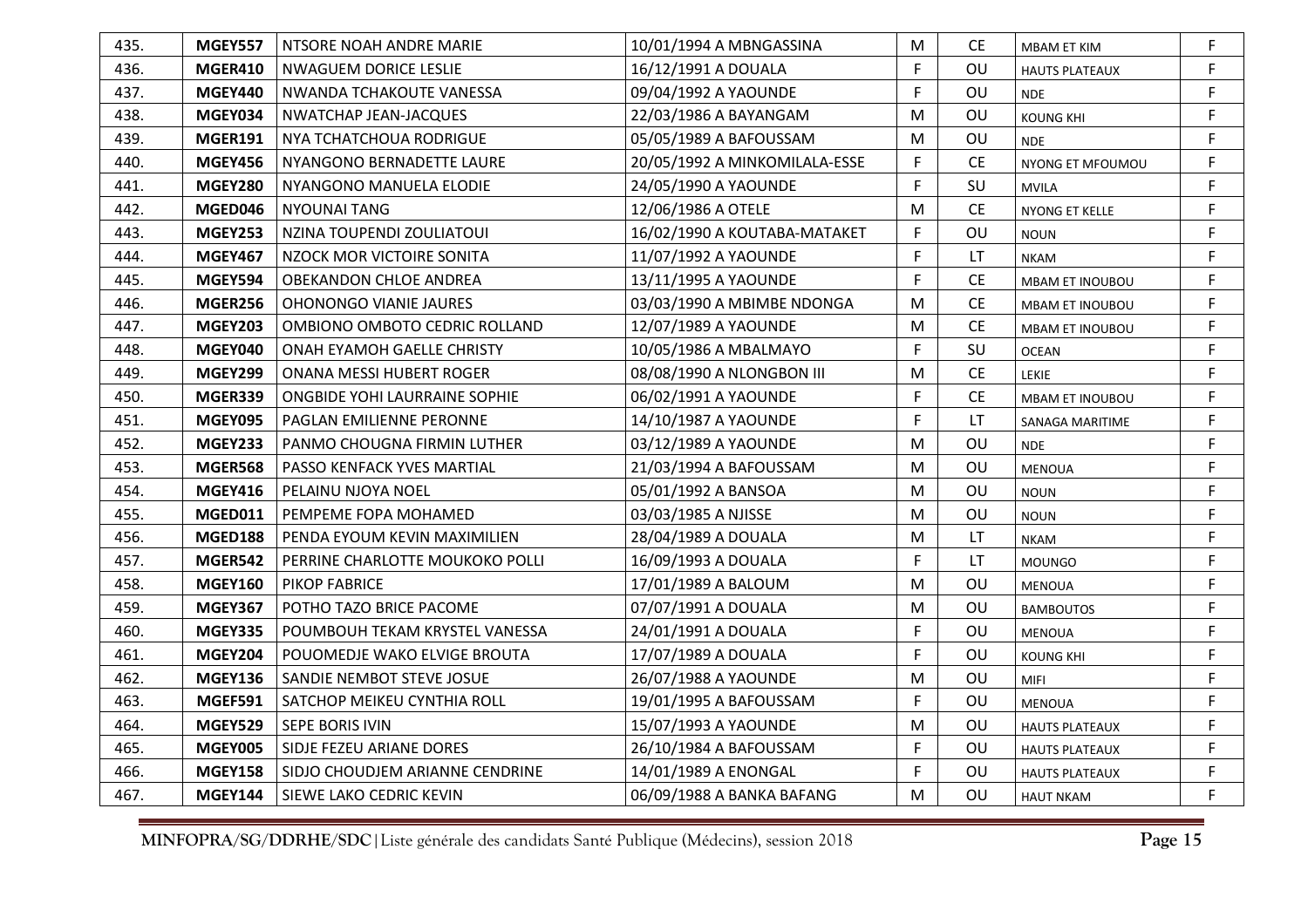| 468. | MGEF472        | SIGNE MAWOUT CYRIELLE                                          | 09/08/1992 A DOUALA       | F.           | <b>OU</b> | <b>HAUTS PLATEAUX</b> | F |
|------|----------------|----------------------------------------------------------------|---------------------------|--------------|-----------|-----------------------|---|
| 469. | MGED075        | SIGNING SOH PATIENCE                                           | 05/06/1987 A DOUALA       | F            | OU        | <b>MENOUA</b>         | F |
| 470. | <b>MGEY060</b> | SIMENI EYOG PAULIN ROMUALD                                     | 29/11/1986 A YAOUNDE      | M            | OU        | <b>HAUTS PLATEAUX</b> | F |
| 471. | MGED184        | SIMO FOKO PATRICE ADRIEN                                       | 17/04/1989 A DOUALA       | M            | OU        | <b>KOUNG KHI</b>      | F |
| 472. | <b>MGEY546</b> | SIMO GUIADEM KARELLE LAETITIA                                  | 28/09/1993 A YAOUNDE      | F            | OU        | <b>HAUTS PLATEAUX</b> | F |
| 473. | MGEY377        | SIMO MOTWE INES DOROTHEE                                       | 01/08/1991 A BANDJOUN     | F            | OU        | <b>KOUNG KHI</b>      | F |
| 474. | MGED538        | <b>SIMO WAKAM RAISSA</b>                                       | 10/08/1993 A DOULA        | F            | OU        | <b>HAUTS PLATEAUX</b> | F |
| 475. | <b>MGEY334</b> | SINA KOMATCHOU DAHLIA EURIELLE                                 | 24/01/1991 A BANKA BAFANG | F            | OU        | <b>HAUT NKAM</b>      | F |
| 476. | <b>MGED301</b> | SOH NGAKU CHARLENE VANESSA                                     | 30/08/1990 A DOUALA       | F            | OU        | MENOUA                | F |
| 477. | <b>MGEY330</b> | SOHNAGOU NGOUANWOU JOSE-PALATINE épse ETYA'ALE<br><b>MBANG</b> | 12/01/1991 A YAOUNDE      | F            | OU        | <b>MIFI</b>           | F |
| 478. | MGEF276        | SOKENG KOUDJOU YVAN-BRICE                                      | 07/05/1990 A DOUALA       | M            | OU        | <b>MENOUA</b>         | F |
| 479. | <b>MGEY206</b> | SOLEFACK TEIFFOUET MILAINE                                     | 21/07/1989 A YAOUNDE      | F            | OU        | <b>MENOUA</b>         | F |
| 480. | <b>MGEY006</b> | SONFACK NGUEFACK SYLVIE AIMEE                                  | 15/11/1984 A DSCHANG      | F            | OU        | <b>MENOUA</b>         | F |
| 481. | <b>MGEY356</b> | SONGO NANFACK ELSA PAMELA                                      | 12/05/1991 A FONGO-TONGO  | F            | OU        | <b>MENOUA</b>         | F |
| 482. | <b>MGEY324</b> | SONGONG YEMDJI LIVIE CHARLETTE                                 | 01/01/1991 A BANGANG      | F            | OU        | <b>BAMBOUTOS</b>      | F |
| 483. | <b>MGEY434</b> | SONMENE TIATIO LIDUINA                                         | 19/03/1992 A NKONGSAMBA   | F            | OU        | <b>BAMBOUTOS</b>      | F |
| 484. | MGED002        | SOTCHE ELBRIK ROMEO                                            | 14/01/1984 A YAOUNDE      | M            | OU        | <b>KOUNG KHI</b>      | F |
| 485. | <b>MGED175</b> | SOUMANI NDETTA STEVE AUSTIN                                    | 20/03/1989 A DOUALA       | M            | OU        | <b>HAUT NKAM</b>      | F |
| 486. | <b>MGEY437</b> | SOUNDJOCK PRINCE EMMANU MBOND II                               | 31/03/1992 A TIKO         | M            | <b>CE</b> | NYONG ET KELLE        | F |
| 487. | <b>MGEY143</b> | <b>SOUOB AMELIE LA FIDELE</b>                                  | 31/08/1988 A DOUALA       | F            | OU        | <b>MIFI</b>           | F |
| 488. | <b>MGEY363</b> | <b>SOUOB JOLIE OLIVE</b>                                       | 21/06/1991 A DOUALA       | F            | OU        | <b>MIFI</b>           | F |
| 489. | <b>MGED251</b> | TACHOM WAFFO FRANCK REMY                                       | 16/02/1990 A MBO BANDJOUN | M            | OU        | <b>KOUNG KHI</b>      | F |
| 490. | MGEF444        | TAGNE OUAFO GAINMEGNE PAUL                                     | 14/04/1992 A BAFOUSSAM    | M            | OU        | <b>KOUNG KHI</b>      | F |
| 491. | <b>MGEY491</b> | TAGNY TCHUENTE SANDRINE épse TABOUE                            | 02/01/1993 A BAFOUSSAM    | F            | OU        | <b>KOUNG KHI</b>      | F |
| 492. | MGEF399        | TAKAM MAFOGOUM PRISCA                                          | 12/11/1991 A SA'A         | F            | OU        | <b>HAUTS PLATEAUX</b> | F |
| 493. | <b>MGEY268</b> | TAKOUGANG MERYL OLIVIA                                         | 13/04/1990 A YAOUNDE      | F            | OU        | <b>MENOUA</b>         | F |
| 494. | MGEY277        | <b>TAMBO MOUAFO JOEL FREDDY</b>                                | 08/05/1990 A YAOUNDE      | M            | OU        | <b>MENOUA</b>         | F |
| 495. | MGEF574        | TAMBOU MATCHIOH ROBERT RAVEL                                   | 15/05/1994 A MBOUDA       | M            | OU        | <b>BAMBOUTOS</b>      | F |
| 496. | <b>MGEY152</b> | TAMKAM MINKAM CECILLIA                                         | 15/12/1988 A GAROUA       | F            | OU        | <b>KOUNG KHI</b>      | F |
| 497. | <b>MGEY003</b> | TAMTCHAP MIREILLE VALERIE                                      | 09/03/1984 A BAMOUGOUM    | $\mathsf{F}$ | OU        | <b>MIFI</b>           | F |
| 498. | MGEF327        | <b>TANEKEU CLOVIS ACHILLE</b>                                  | 04/01/1991 A FOMBAP       | M            | OU        | <b>MENOUA</b>         | F |
| 499. | <b>MGEY501</b> | TANEKEU KAMSAP ANITA NICAISE                                   | 01/02/1993 A BAFOUSSAM    | F            | OU        | <b>MIFI</b>           | F |
| 500. | <b>MGEY170</b> | TASSA BOUGAN ANDREE VANESSA                                    | 09/03/1989 A YAOUNDE      | F            | OU        | <b>HAUT NKAM</b>      | F |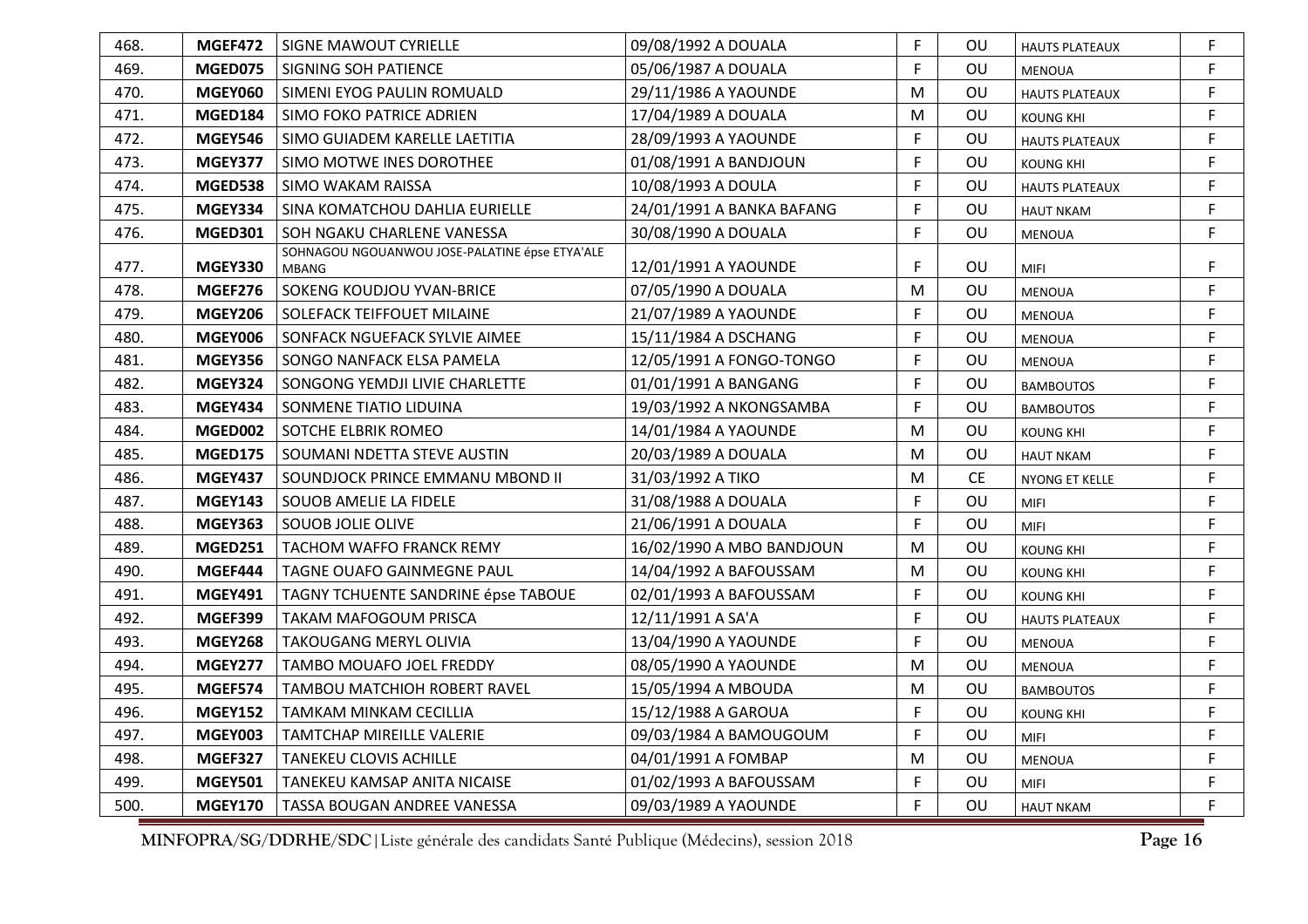| 501. | <b>MGEY056</b> | TASSA KAYEM FAUSTIN MICHEL                | 04/10/1986 A BAFOUSSAM    | M | OU        | <b>MIFI</b>           | F           |
|------|----------------|-------------------------------------------|---------------------------|---|-----------|-----------------------|-------------|
| 502. | <b>MGEY433</b> | TASSE SIMO NATHALIE INES épse KOM         | 17/03/1992 A BAFOUSSAM    | F | OU        | <b>KOUNG KHI</b>      | F           |
| 503. | MGEF286        | TATSINKOU NGUEYOWANG CARL RONICK          | 03/07/1990 A BAMOUGOUM    | M | <b>OU</b> | <b>MIFI</b>           | F.          |
| 504. | MGEF323        | TATTO TSASSE BRICE SAINCLAIRE             | 01/01/1991 A BANDJOUN     | M | OU        | <b>BAMBOUTOS</b>      | F.          |
| 505. | MGEF446        | TAWOKAM ROSINE ESTHER                     | 23/04/1992 A BAMENDJOU    | F | OU        | <b>HAUTS PLATEAUX</b> | $\mathsf F$ |
| 506. | MGED004        | <b>TAYOUO DEFO SIMEON</b>                 | 16/04/1984 A MBO BANDJOUN | M | OU        | <b>KOUNG KHI</b>      | F           |
| 507. | MGEF457        | TCHABA TCHOUANE SYNTHIA                   | 25/05/1992 A BAFOUSSAM    | F | OU        | <b>NDE</b>            | F           |
| 508. | MGED289        | <b>TCHADEU VALERE DUBLIC</b>              | 24/07/1990 A SANGMELIMA   | M | OU        | <b>HAUT NKAM</b>      | F.          |
| 509. | <b>MGED101</b> | <b>TCHAGNA MARCEL</b>                     | 27/11/1987 A DOUALA       | M | OU        | <b>NDE</b>            | $\mathsf F$ |
| 510. | <b>MGEY230</b> | <b>TCHAKOUI GNETCHEYO HUBERT</b>          | 03/11/1989 A BAMOUGOUM    | M | OU        | <b>MIFI</b>           | $\mathsf F$ |
| 511. | <b>MGEY401</b> | TCHAKOUNTE KETCHANGNOUN MICHELE           | 17/11/1991 A NGAOUNDERE   | F | OU        | <b>NDE</b>            | F           |
| 512. | <b>MGEY409</b> | TCHAKOUNTE NGOULE ARNAUD                  | 13/12/1991 A OKOLA        | M | OU        | <b>HAUTS PLATEAUX</b> | F           |
| 513. | <b>MGEY382</b> | TCHANOU WAMY CYNTHIA                      | 16/08/1991 A DSCHANG      | F | OU        | <b>NDE</b>            | F           |
| 514. | MGED386        | <b>TCHAPDA EDGARG CEDRIC</b>              | 10/09/1991 A DOUALA       | M | OU        | <b>NDE</b>            | F           |
| 515. | <b>MGEY288</b> | <b>TCHAPET NANA MARINA</b>                | 14/07/1990 A YAOUNDE      | F | OU        | <b>NDE</b>            | F           |
| 516. | <b>MGED110</b> | <b>TCHASSI BAKAM CHANCELINE</b>           | 25/01/1988 A BAMOUGOUM    | F | OU        | <b>MIFI</b>           | $\mathsf F$ |
| 517. | <b>MGEY124</b> | TCHATCHOUA TANGPI PASCAL OLIVIER          | 17/05/1988 A DSCHANG      | M | OU        | <b>NDE</b>            | F           |
| 518. | MGEF544        | TCHATCHOUANG KENGNE KILIANE MAEVA         | 20/09/1993 A YAOUNDE      | F | OU        | <b>HAUTS PLATEAUX</b> | $\mathsf F$ |
| 519. | MGED430        | TCHATCHOUANG LOWE EMMA PYRETTE            | 27/02/1992 A DOUALA       | F | OU        | <b>KOUNG KHI</b>      | F           |
| 520. | <b>MGED165</b> | <b>TCHAWA FANMI CRISTELLE</b>             | 07/02/1989 A DOUALA       | F | OU        | <b>NDE</b>            | F           |
| 521. | MGEF528        | TCHEDA NJAKOU MYLEINE JUSTINE             | 13/07/1993 A NGAOUNDERE   | F | OU        | <b>NDE</b>            | F           |
| 522. | <b>MGEY474</b> | <b>TCHELIEBOU KWEMO FABIOLA</b>           | 19/08/1992 A YAOUNDE      | F | OU        | <b>HAUT NKAM</b>      | F           |
| 523. | <b>MGED550</b> | <b>TCHEPGAG NANA JORELLE</b>              | 04/10/1993 A YAOUNDE      | F | OU        | <b>HAUTS PLATEAUX</b> | F           |
| 524. | MGER548        | TCHIEGANG NANA MICHELLE MARLAINE          | 29/09/1993 A YAOUNDE      | F | OU        | <b>HAUTS PLATEAUX</b> | $\mathsf F$ |
| 525. | MGER337        | TCHINDA KALA PRISCA                       | 02/02/1991 A DOUALA       | F | <b>OU</b> | <b>NDE</b>            | $\mathsf F$ |
| 526. | MGED084        | <b>TCHINDA MEUBOU MERLIN</b>              | 07/08/1987 A DOUALA       | M | OU        | <b>MIFI</b>           | F           |
| 527. | <b>MGEY314</b> | TCHOKONTE DOROTHEE CHRISTELLE             | 13/10/1990 A DOUALA       | F | OU        | <b>HAUT NKAM</b>      | F           |
| 528. | <b>MGEY503</b> | TCHOMGANG AICHA ELSA                      | 17/02/1993 A YAOUNDE      | F | OU        | <b>HAUTS PLATEAUX</b> | $\mathsf F$ |
| 529. | <b>MGEY228</b> | TCHOMGWANG CHARLENE RAISSA                | 18/10/1989 A MBALMAYO     | F | OU        | <b>HAUT NKAM</b>      | F           |
| 530. | <b>MGEY077</b> | TCHOMOGNI ISABELLE SANDRINE épse TCHANGOU | 07/06/1987 A DOUALA       | F | OU        | <b>HAUTS PLATEAUX</b> | $\mathsf F$ |
| 531. | <b>MGEY533</b> | TCHOUANKAP NONO PAULE LARISSA             | 24/07/1993 A DOUALA       | F | OU        | <b>MIFI</b>           | F.          |
| 532. | <b>MGED352</b> | TCHOUATCHA MYRIAM STELLA                  | 03/05/1991 A BAFANG       | F | OU        | <b>HAUT NKAM</b>      | F           |
| 533. | <b>MGEY554</b> | TCHOUEN SUZANNE ALINE                     | 20/12/1993 A BUEA         | F | LT        | SANAGA MARITIME       | F           |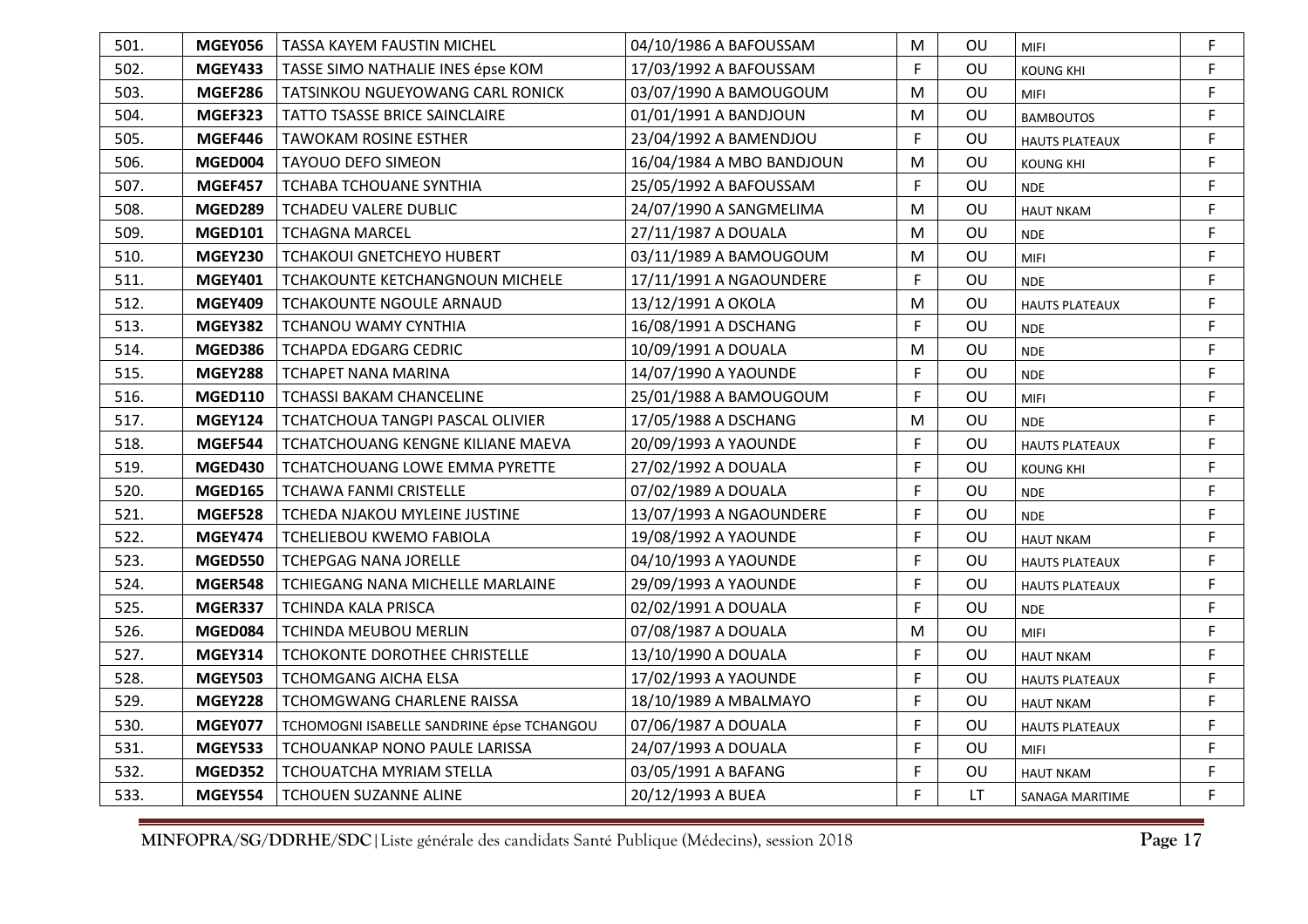| 534. | <b>MGEY402</b> | TCHOUMBOU NGOMSI SIDOINE CARMEL   | 18/11/1991 A MBANGA     | M | OU        | <b>HAUT NKAM</b>      | F           |
|------|----------------|-----------------------------------|-------------------------|---|-----------|-----------------------|-------------|
| 535. | <b>MGEY254</b> | <b>TCHOUPOU FOMENE CARINE</b>     | 21/02/1990 A YAOUNDE    | F | OU        | <b>BAMBOUTOS</b>      | F           |
| 536. | <b>MGEY345</b> | TCHOUTANG KEMAJOU LANDRY          | 12/03/1991 A YAOUNDE    | M | OU        | <b>NDE</b>            | F.          |
| 537. | MGEY093        | TCHUDJIN NZOKOU ALVINE            | 18/09/1987 A BAFOUSSAM  | F | OU        | <b>HAUTS PLATEAUX</b> | F           |
| 538. | <b>MGEY150</b> | TCHUINDEM FOKOU ALEXIS            | 26/11/1988 A BAMENDA    | M | OU.       | <b>BAMBOUTOS</b>      | F           |
| 539. | MGER418        | TCHUINGUIA FOTSO JUSTINE NOELLE   | 06/01/1992 A YAOUNDE    | F | OU        | <b>HAUTS PLATEAUX</b> | F           |
| 540. | <b>MGEY176</b> | <b>TEBAYA RICHARD</b>             | 20/03/1989 A MINDIF     | M | EN        | <b>MAYO KANI</b>      | F           |
| 541. | <b>MGEY180</b> | <b>TEFANG INGRID ESTELLE</b>      | 31/03/1989 A YAOUNDE    | F | OU        | <b>HAUTS PLATEAUX</b> | $\mathsf F$ |
| 542. | <b>MGEY245</b> | <b>TEGUIA STEPHANIE SITCHIE</b>   | 14/01/1990 A BAMENDOU   | F | OU        | <b>HAUTS PLATEAUX</b> | F           |
| 543. | <b>MGEY178</b> | TEJANI MARIAMA MAKUOT             | 24/03/1989 A KHARKOV    | F | OU        | <b>NOUN</b>           | $\mathsf F$ |
| 544. | <b>MGEY115</b> | TENE BWEMBA JUDITH VICTOIRE       | 29/02/1988 A NLONG      | F | <b>LT</b> | <b>NKAM</b>           | F           |
| 545. | <b>MGEY325</b> | TETINOU FOUELEFACK ALOYS-GIBSON   | 01/01/1991 A BAFANG     | M | OU        | <b>MENOUA</b>         | F           |
| 546. | <b>MGED215</b> | <b>TETSOYO MBOUMEU MIREILLE</b>   | 20/08/1989 A DSCHANG    | F | OU        | <b>MENOUA</b>         | F           |
| 547. | MGEF007        | TETSUEKOUE TSANOU ELODIE ERENE    | 23/11/1984 A BAFOUSSAM  | F | OU        | <b>MENOUA</b>         | F           |
| 548. | <b>MGEY219</b> | THEUBO KAMGANG BORIS JUDICAEL     | 03/09/1989 A YAOUNDE    | M | <b>OU</b> | <b>HAUTS PLATEAUX</b> | F           |
| 549. | <b>MGEY496</b> | THOM DAVID ROMMEL                 | 08/01/1993 A DSCHANG    | M | <b>LT</b> | SANAGA MARITIME       | F           |
| 550. | <b>MGEY171</b> | THOM NGUEGOUE OTTO BOLIVAR        | 10/03/1989 A DSCHANG    | M | LT        | SANAGA MARITIME       | F           |
| 551. | <b>MGEY097</b> | TIENTCHEU NGOUNOU HERMIONE RAISSA | 03/11/1987 A DOUALA     | F | OU        | <b>HAUT NKAM</b>      | F           |
| 552. | <b>MGED531</b> | TIENTCHEU YOUSSA NATHALIE SANDRA  | 16/07/1993 A DOUALA     | F | OU        | <b>HAUT NKAM</b>      | F           |
| 553. | <b>MGEY458</b> | TIWA KENGUE VADICE DIMITRI        | 26/05/1992 A YAOUNDE    | M | OU        | <b>MENOUA</b>         | F           |
| 554. | <b>MGEY001</b> | <b>TOMPO RAOUL LEVY</b>           | 02/01/1984 A MBOUDA     | M | OU        | <b>MENOUA</b>         | F           |
| 555. | MGED030        | TONGO AWOUNTSA MBOGNI EDWIGE      | 24/01/1986 A DSCHANG    | F | OU        | <b>MENOUA</b>         | $\mathsf F$ |
| 556. | MGEY373        | <b>TONLEU EPIPHANIE VERLINE</b>   | 25/07/1991 A YAOUNDE    | F | OU        | <b>MENOUA</b>         | F           |
| 557. | <b>MGEY194</b> | TOUKAM DOMCHOM MELANIE            | 21/05/1989 A AKONOLINGA | F | OU        | <b>HAUTS PLATEAUX</b> | F           |
| 558. | <b>MGEY190</b> | TOUOYEM LONLA JOSIANE             | 02/05/1989 A MBOUDA     | F | OU        | <b>BAMBOUTOS</b>      | F           |
| 559. | <b>MGEY411</b> | <b>TOUOYEM TEFUK ORNELLIA</b>     | 27/12/1991 A DOUALA     | F | OU        | <b>BAMBOUTOS</b>      | F           |
| 560. | <b>MGEY083</b> | <b>TSAFACK GWLADIS DORINE</b>     | 06/08/1987 A BAFOU      | F | OU        | MENOUA                | F           |
| 561. | <b>MGEY571</b> | <b>TSAGUE NGUIMATIO ELODIE</b>    | 29/04/1994 A YAOUNDE    | F | OU        | <b>MENOUA</b>         | $\mathsf F$ |
| 562. | MGED599        | TSAKEM ESOBZE RAISSA FLORA        | 08/04/1997 A BAMOUGOUM  | F | OU        | <b>MENOUA</b>         | F           |
| 563. | <b>MGEM210</b> | TSAMBOU TSAFACK LAURETTE KELLY    | 11/08/1989 A YAOUNDE    | F | OU        | <b>MENOUA</b>         | F           |
| 564. | MGEM447        | <b>TSAWO JESSIE LARISSA</b>       | 25/04/1992 A BAFOU      | F | OU        | <b>MENOUA</b>         | F           |
| 565. | <b>MGEY272</b> | <b>TSOBGNI VOUGMO LYDIEN</b>      | 25/04/1990 A DSCHANG    | M | OU        | <b>MENOUA</b>         | $\mathsf F$ |
| 566. | MGEY495        | <b>TSOBZE ARSEL BLERIOT</b>       | 06/01/1993 A BAFOU      | M | OU        | <b>MENOUA</b>         | F           |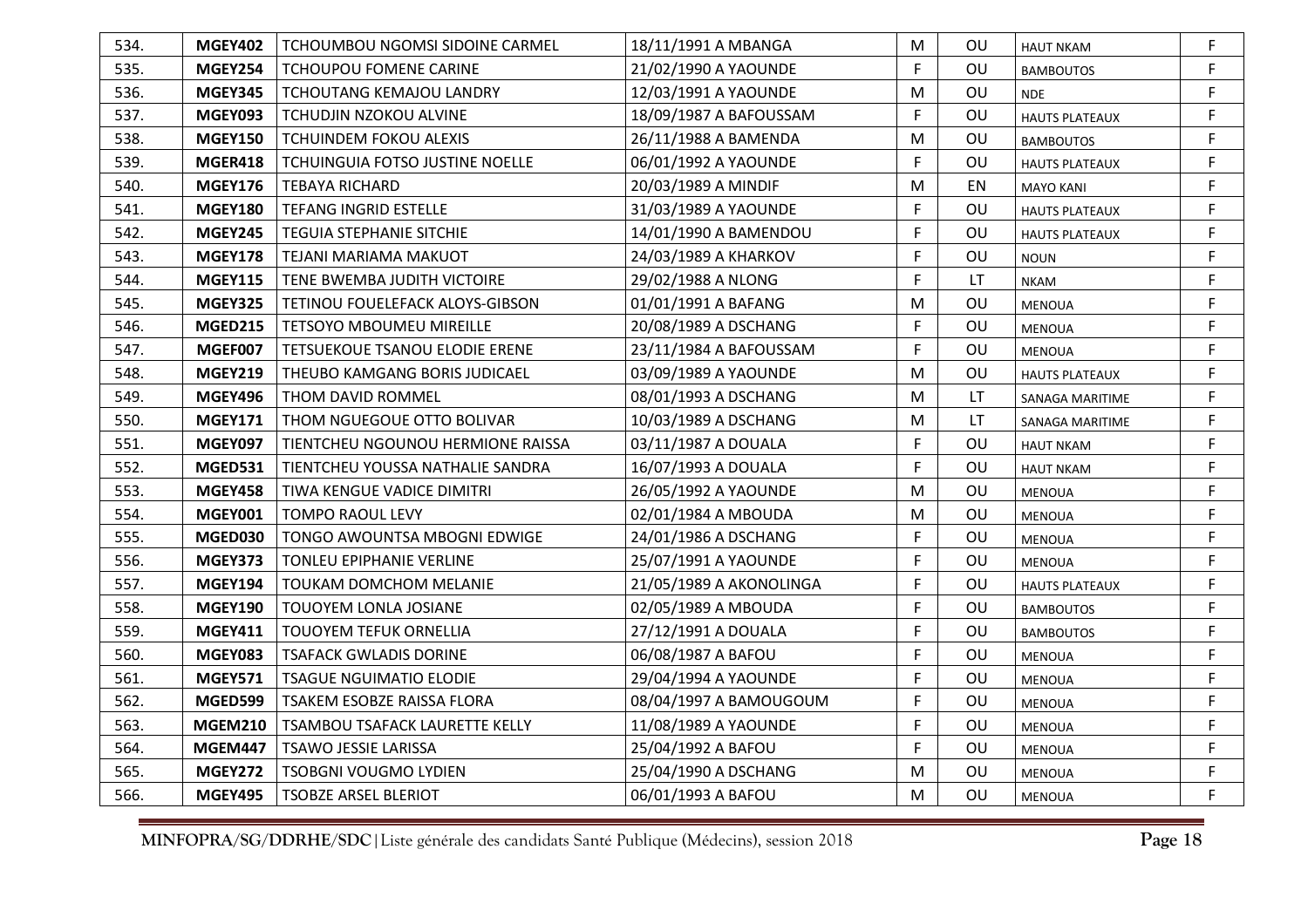| 567. | <b>MGEY068</b> | TUMAMEU KOUAM HUGUES THIERRY   | 27/04/1987 A KUMBA      | M  | <b>OU</b> | <b>HAUTS PLATEAUX</b> | F |
|------|----------------|--------------------------------|-------------------------|----|-----------|-----------------------|---|
| 568. | <b>MGEY483</b> | WANDJI NENWA IDE FLORINE       | 13/11/1992 A YAOUNDE    | F  | OU        | <b>NDE</b>            | F |
| 569. | <b>MGEY328</b> | WANDJI YEMGA DONIELLLE VANESSA | 04/01/1991 A AKONOLINGA | F  | OU        | <b>NDE</b>            | F |
| 570. | MGER422        | WANDO DIELA RAÏSSA LAURE       | 22/01/1992 A DOUALA     | F  | OU        | <b>HAUTS PLATEAUX</b> | F |
| 571. | <b>MGEY432</b> | WEYOU NOUBISSI NELLY KARELLE   | 16/03/1992 A YAOUNDE    | F  | <b>OU</b> | <b>HAUTS PLATEAUX</b> | F |
| 572. | MGED383        | <b>WOKAM KAMDEM VIDAL</b>      | 04/09/1991 A DOUALA     | M  | OU.       | <b>HAUTS PLATEAUX</b> | F |
| 573. | MGER146        | WOUDJE SIDJE EMMANUEL STEPHANE | 10/10/1988 A YAOUNDE    | M  | OU        | <b>HAUTS PLATEAUX</b> | F |
| 574. | <b>MGEY366</b> | YANGOU TCHANGOUM LILIANE LINDA | 06/07/1991 A BAFOUSSAM  | F. | OU        | <b>NDE</b>            | F |
| 575. | <b>MGEY500</b> | YANOU NJONGA LEO ARMEL         | 22/01/1993 A GAROUA     | M  | OU        | <b>NDE</b>            | F |
| 576. | <b>MGEY238</b> | YIMDJO TCHOUENKAM MICHEL       | 31/12/1989 A YAOUNDE    | M  | OU        | <b>HAUTS PLATEAUX</b> | F |
| 577. | <b>MGEF588</b> | YMELE SOCKENG NADIA            | 20/11/1994 A BAFOUSSAM  | F  | OU        | <b>MENOUA</b>         | F |
| 578. | <b>MGEY449</b> | YOMENI MYRIAM CHANTHY          | 27/04/1992 A DOUALA     | F  | OU.       | <b>HAUT NKAM</b>      | F |
| 579. | <b>MGEY098</b> | YONDJEU TONGNA CARINE          | 09/11/1987 A YAOUNDE    | F  | <b>OU</b> | <b>NDE</b>            | F |
| 580. | <b>MGED583</b> | YONGOUE NGAKO NELLY SORRELLE   | 16/10/1994 A BAKOU      | F  | OU        | <b>HAUT NKAM</b>      | F |
| 581. | <b>MGEY104</b> | YONTA NGUE GANG LAMBERT        | 02/01/1988 A NKONDJOCK  | M  | OU        | <b>BAMBOUTOS</b>      | F |
| 582. | <b>MGEY364</b> | YOSSA TOKO ANASTASIE CAROLE    | 21/06/1991 A YAOUNDE    | F  | <b>OU</b> | <b>HAUT NKAM</b>      | F |
| 583. | <b>MGEY525</b> | YOUMBI TANKAM INGARA STAEL     | 16/06/1993 A YAOUNDE    | F  | OU        | <b>KOUNG KHI</b>      | F |
| 584. | <b>MGEY536</b> | YOUMBI TOUKAM GIOVANNIE        | 28/07/1993 A BANGANGTE  | F  | <b>OU</b> | <b>MENOUA</b>         | F |
| 585. | <b>MGED381</b> | YOUTE AKAMCHE SANDRINE         | 13/08/1991 A DOUALA     | F  | OU        | <b>HAUTS PLATEAUX</b> | F |
| 586. | <b>MGEY431</b> | YUGO WOUAKAM YOLANDE SANDRINE  | 28/02/1992 A YAOUNDE    | F  | OU.       | <b>HAUTS PLATEAUX</b> | F |

### • **ANGLOPHONE CANDIDATES**

| 587. | <b>MGEY365</b> | <b>ABDEL JIREZ MBA</b>                | 24/06/1991 A BATIBO          | м | <b>NW</b> | <b>MOMO</b>            | A |
|------|----------------|---------------------------------------|------------------------------|---|-----------|------------------------|---|
| 588. | MGEY492        | AKO-EGBE MANNA ENEKE                  | 04/01/1993 A BUEA            |   | <b>SW</b> | MANYU                  | A |
| 589. | MGEY392        | <b>BOUWA TCHUEM GHISLAINE ESTELLE</b> | 04/10/1991 A BANDJOUN        |   | OU        | KOUNG KHI              | A |
| 590. | <b>MGEY502</b> | CHI LYDIAN AFAH                       | 15/02/1993 A SANTA           |   | <b>NW</b> | <b>MEZAM</b>           | A |
| 591. | MGEY290        | CHOP JUSTINE LEAH                     | 26/07/1990 A BAMENDA         |   | <b>NW</b> | <b>BOYO</b>            | A |
| 592. | MGED014        | ETHEL NGWEH-AWAH NDIKUM ANYU          | 06/04/1985 A KUMBA           |   | <b>NW</b> | <b>MEZAM</b>           | A |
| 593. | <b>MGEY278</b> | <b>KAMGANG ARTHUR</b>                 | 11/05/1990 A YAOUNDE         | м | OU        | <b>HAUT NKAM</b>       | A |
| 594. | MGEY226        | MINYOCK DANIEL ASTRID                 | 15/10/1989 A BAFIA           | M | <b>CE</b> | <b>MBAM ET INOUBOU</b> | A |
| 595. | MGEY384        | NDUM EBIE OLIVA                       | 04/09/1991 A NJINDOM-MBENGWI | M | <b>NW</b> | <b>MOMO</b>            | A |
| 596. | <b>MGEY463</b> | NEWAH GERTRUDE ANUMBOSSI              | 26/06/1992 A AWING-MEZAM     |   | <b>NW</b> | <b>MEZAM</b>           | A |
| 597. | <b>MGEY186</b> | NGUEFACK LEKELEM SKINNER              | 22/04/1989 A YAOUNDE         | м | ΟU        | <b>MENOUA</b>          | A |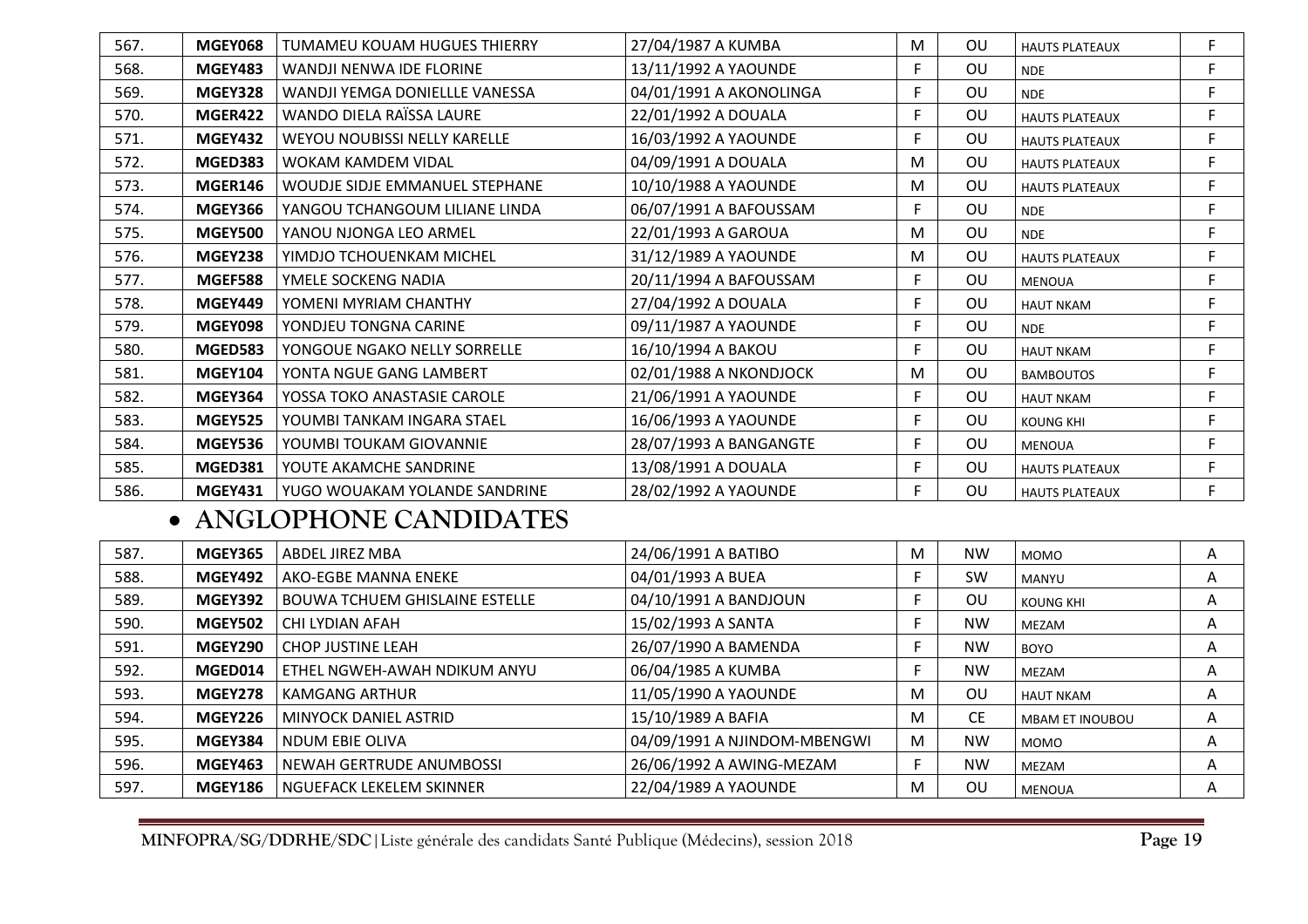| 598. | MGEY15.        | TSAFACK MARCELLIN                 | YAOUNDE<br>1020 A<br>۰ ۰۰ <i>د ۱۵ ت</i> ه ب | IV) | JU | MENOUA |  |
|------|----------------|-----------------------------------|---------------------------------------------|-----|----|--------|--|
| 599. | <b>MGEY454</b> | TSAMBANG DJEUFACK WILFRIED LIONEL | 18/05/1992<br><b>2 A YAOUNDE</b>            | 1V) | ΟL | MENOUA |  |

#### -**35 MÉDECINS SPÉCIALISTES**

### o **SPÉCIALITÉ: MÉDECINE DU TRAVAIL**

| $N^{\rm o}$ |         | <b>MATRICULE   NOMS ET PRÉNOMS</b>         | <b>I DATE ET LIEU DE NAISSANCE</b> | SEXE. | <b>RÉGION</b><br><b>D'ORIGINE</b> | DÉPARTEMENT D'ORIGINE   LANGUE |  |
|-------------|---------|--------------------------------------------|------------------------------------|-------|-----------------------------------|--------------------------------|--|
| --          | MSPED11 | DEMGNE BOUPDA LINDA BRISTELLE épse KUITCHE | 30/07/1987 A DOUALA                |       | ΟU                                | HAUTS PLATEAUX                 |  |
| . .         | MSPEY04 | l SEUGOUE TOKO NADEGE                      | 12/05/1985 A GAROUA                |       | ΟL                                | l HAUT NKAM                    |  |

### o **SPÉCIALITÉ: ENDOCRINOLOGIE**

| $N^{\rm o}$ |                | MATRICULE   NOMS ET PRÉNOMS | I DATE ET LIEU DE NAISSANCE      | <b>SEXE</b> | <b>RÉGION</b><br>l D'ORIGINE | DÉPARTEMENT D'ORIGINE | <b>LANGUE</b> |
|-------------|----------------|-----------------------------|----------------------------------|-------------|------------------------------|-----------------------|---------------|
| <u>.</u>    | <b>MSPEY12</b> | l MOGOUN WAFO RUTH MICHELLA | 01/07/1988 A DOUALA              |             | OU                           | KOUNG KHI             |               |
|             | MSPED16        | <b>TCHUISSANG MADELEINE</b> | 19/04/1991 A KHERSON-RSS-UKRAINE |             | ΟL                           | <b>NDE</b>            |               |

### o **SPÉCIALITÉ: CHIRURGIE GÉNÉRALE**

| $N^{\rm o}$ |         | <b>MATRICULE NOMS ET PRÉNOMS</b> | l DATE ET LIEU DE NAISSANCE | <b>SEXE</b> | <b>RÉGION</b><br><b>D'ORIGINE</b> | DÉPARTEMENT D'ORIGINE   LANGUE |  |
|-------------|---------|----------------------------------|-----------------------------|-------------|-----------------------------------|--------------------------------|--|
| J.          | MSPEY03 | BOUMSONG BATAMAG JEAN-BAPTISTE   | 18/04/1985 A EDEA           |             |                                   | I SANAGA MARITIME              |  |
| ხ.          | MSPED02 | MELI MOMENE BERTARND ANICET      | 13/03/1985 A BAFOUSSAM      |             | ΟU                                | <b>BAMBOUTOS</b>               |  |
| . .         | MSPEN07 | NGONGANG CHIME SANDRINE          | 02/09/1985 A BAMENDA        |             | ΟL                                | <b>NDE</b>                     |  |
| ٥.          | MSPEY13 | NTCHANTCHOU FOSSI PAUL CEDRIC    | 30/08/1989 A YAOUNDE        |             | ΟL                                | <b>NDE</b>                     |  |

### o **SPÉCIALITÉ: NÉPHROLOGIE**

| $N^{\circ}$ |         | <b>MATRICULE   NOMS ET PRÉNOMS</b> | <b>DATE ET LIEU DE NAISSANCE</b> | <b>SEXE</b> | <b>RÉGION</b><br><b>D'ORIGINE</b> | <b>DEPARTEMENT D'ORIGINE   LANGUE  </b> |  |
|-------------|---------|------------------------------------|----------------------------------|-------------|-----------------------------------|-----------------------------------------|--|
| <u>.</u>    | MSPEY01 | ' HAPPY NANKAM LYNDA ESTELLA       | /1984 A YAOUNDE                  |             | ΟU                                | " NKAM<br>' HAL                         |  |
|             |         |                                    |                                  |             |                                   |                                         |  |

### o **SPÉCIALITÉ: GYNÉCOLOGIE-OBSTÉTRIQUE**

| $N^{\circ}$ |         | <b>I MATRICULE   NOMS ET PRÉNOMS  </b> | <b>I DATE ET LIEU DE NAISSANCE</b> | <b>SEXE</b> | <b>RÉGION</b><br><b>D'ORIGINE</b> | DÉPARTEMENT D'ORIGINE   LANGUE |  |
|-------------|---------|----------------------------------------|------------------------------------|-------------|-----------------------------------|--------------------------------|--|
| 10.         | MSPEY05 | MASSA'A NTUMNOUE MARTINE GANDHI        | 06/06/1985 A DOUALA                |             | วบ                                | KOUNG KHI                      |  |
| <b>++</b>   | MSPEF10 | TAGNE WINDJA JOSIANE MURIEL            | 12/05/1987 A BAFOUSSAM             |             | วน                                | KOUNG KHI                      |  |
|             |         |                                        |                                    |             |                                   |                                |  |

### o **SPÉCIALITÉ: ODONTOLOGIE**

| $N^{\circ}$ | <b>MATRICULE</b> | <b>NOMS ET PRÉNOMS</b> | <b>DATE ET LIEU DE NAISSANCE</b> | <b>SEXE</b> | <b>RÉGION</b><br><b>D'ORIGINE</b> | DÉPARTEMENT D'ORIGINE | <b>LANGUE</b> |
|-------------|------------------|------------------------|----------------------------------|-------------|-----------------------------------|-----------------------|---------------|
| .           | MSPEY14          | SOBGUI METEKEU OLIVIA  | 10/01/1990 A YAOUNDE             |             | ΟL                                | <b>MENOUA</b>         |               |
|             |                  |                        |                                  |             |                                   |                       |               |